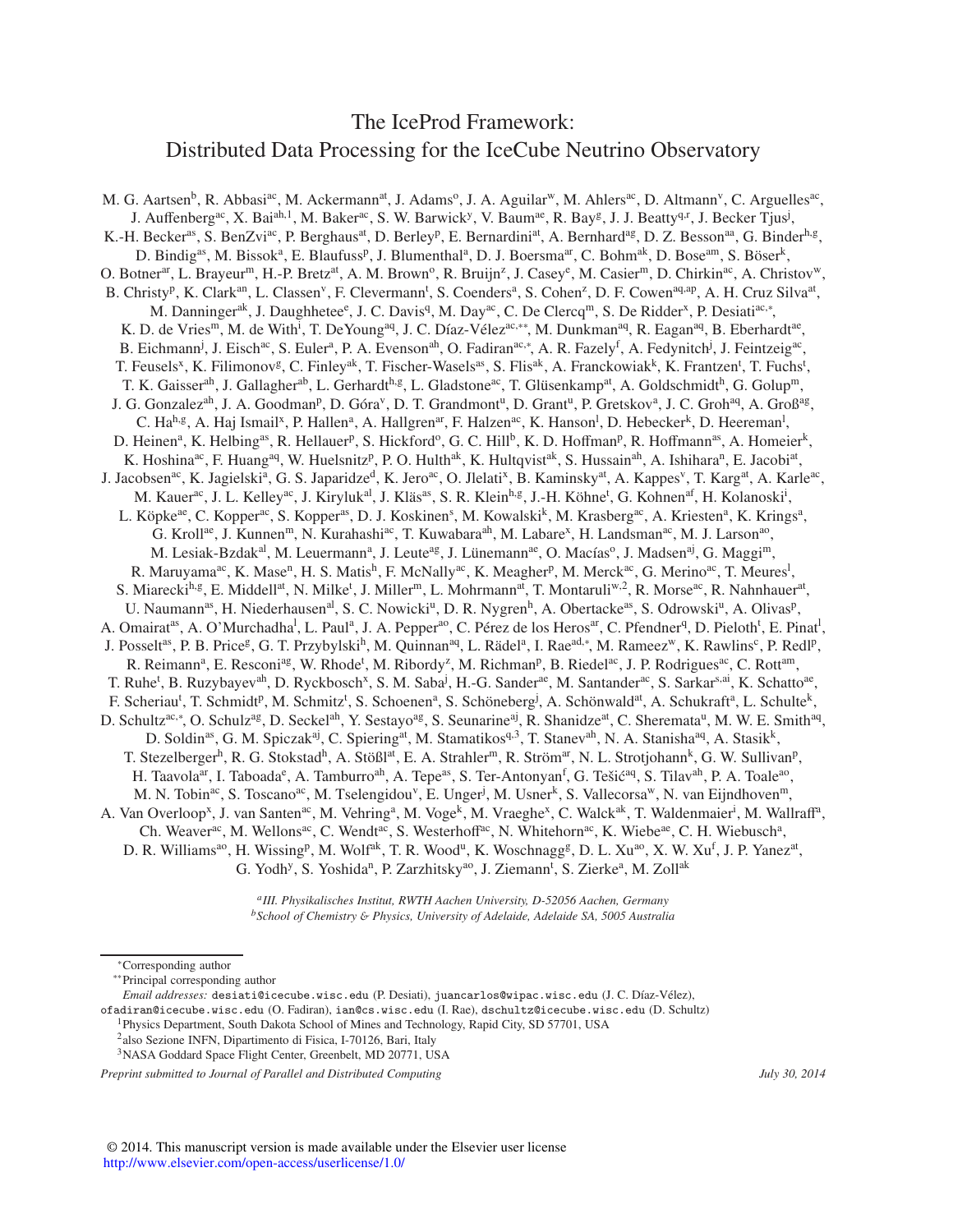*<sup>c</sup>Dept. of Physics and Astronomy, University of Alaska Anchorage, 3211 Providence Dr., Anchorage, AK 99508, USA <sup>d</sup>CTSPS, Clark-Atlanta University, Atlanta, GA 30314, USA <sup>e</sup>School of Physics and Center for Relativistic Astrophysics, Georgia Institute of Technology, Atlanta, GA 30332, USA <sup>f</sup>Dept. of Physics, Southern University, Baton Rouge, LA 70813, USA <sup>g</sup>Dept. of Physics, University of California, Berkeley, CA 94720, USA <sup>h</sup>Lawrence Berkeley National Laboratory, Berkeley, CA 94720, USA* <sup>i</sup> Institut für Physik, Humboldt-Universität zu Berlin, D-12489 Berlin, Germany <sup>*j*</sup>Fakultät für Physik & Astronomie, Ruhr-Universität Bochum, D-44780 Bochum, Germany *<sup>k</sup>Physikalisches Institut, Universit ¨at Bonn, Nussallee 12, D-53115 Bonn, Germany <sup>l</sup>Universit´e Libre de Bruxelles, Science Faculty CP230, B-1050 Brussels, Belgium <sup>m</sup>Vrije Universiteit Brussel, Dienst ELEM, B-1050 Brussels, Belgium <sup>n</sup>Dept. of Physics, Chiba University, Chiba 263-8522, Japan <sup>o</sup>Dept. of Physics and Astronomy, University of Canterbury, Private Bag 4800, Christchurch, New Zealand <sup>p</sup>Dept. of Physics, University of Maryland, College Park, MD 20742, USA <sup>q</sup>Dept. of Physics and Center for Cosmology and Astro-Particle Physics, Ohio State University, Columbus, OH 43210, USA <sup>r</sup>Dept. of Astronomy, Ohio State University, Columbus, OH 43210, USA <sup>s</sup>Niels Bohr Institute, University of Copenhagen, DK-2100 Copenhagen, Denmark <sup>t</sup>Dept. of Physics, TU Dortmund University, D-44221 Dortmund, Germany <sup>u</sup>Dept. of Physics, University of Alberta, Edmonton, Alberta, Canada T6G 2E1* <sup>v</sup>*Erlangen Centre for Astroparticle Physics, Friedrich-Alexander-Universität Erlangen-Nürnberg, D-91058 Erlangen, Germany <sup>w</sup>D´epartement de physique nucl´eaire et corpusculaire, Universit´e de Gen`eve, CH-1211 Gen`eve, Switzerland <sup>x</sup>Dept. of Physics and Astronomy, University of Gent, B-9000 Gent, Belgium <sup>y</sup>Dept. of Physics and Astronomy, University of California, Irvine, CA 92697, USA <sup>z</sup>Laboratory for High Energy Physics, Ecole Polytechnique F´ed´erale, CH-1015 Lausanne, Switze ´ rland aaDept. of Physics and Astronomy, University of Kansas, Lawrence, KS 66045, USA abDept. of Astronomy, University of Wisconsin, Madison, WI 53706, USA acDept. of Physics and Wisconsin IceCube Particle Astrophysics Center, University of Wisconsin, Madison, WI 53706, USA adDept. of Computer Science, University of Wisconsin, Madison, WI 53706, USA aeInstitute of Physics, University of Mainz, Staudinger Weg 7, D-55099 Mainz, Germany afUniversit´e de Mons, 7000 Mons, Belgium agT.U. Munich, D-85748 Garching, Germany ahBartol Research Institute and Dept. of Physics and Astronomy, University of Delaware, Newark, DE 19716, USA aiDept. of Physics, University of Oxford, 1 Keble Road, Oxford OX1 3NP, UK ajDept. of Physics, University of Wisconsin, River Falls, WI 54022, USA akOskar Klein Centre and Dept. of Physics, Stockholm University, SE-10691 Stockholm, Sweden alDept. of Physics and Astronomy, Stony Brook University, Stony Brook, NY 11794-3800, USA amDept. of Physics, Sungkyunkwan University, Suwon 440-746, Korea anDept. of Physics, University of Toronto, Toronto, Ontario, Canada, M5S 1A7 aoDept. of Physics and Astronomy, University of Alabama, Tuscaloosa, AL 35487, USA apDept. of Astronomy and Astrophysics, Pennsylvania State University, University Park, PA 16802, USA aqDept. of Physics, Pennsylvania State University, University Park, PA 16802, USA arDept. of Physics and Astronomy, Uppsala University, Box 516, S-75120 Uppsala, Sweden asDept. of Physics, University of Wuppertal, D-42119 Wuppertal, Germany atDESY, D-15735 Zeuthen, Germany*

# Abstract

IceCube is a one-gigaton instrument located at the geographic South Pole, designed to detect cosmic neutrinos, identify the particle nature of dark matter, and study high-energy neutrinos themselves. Simulation of the IceCube detector and processing of data require a significant amount of computational resources. This paper presents the first detailed description of IceProd, a lightweight distributed management system designed to meet these requirements. It is driven by a central database in order to manage mass production of simulations and analysis of data produced by the IceCube detector. IceProd runs as a separate layer on top of other middleware and can take advantage of a variety of computing resources, including grids and batch systems such as CREAM, HTCondor, and PBS. This is accomplished by a set of dedicated daemons that process job submission in a coordinated fashion through the use of middleware plugins that serve to abstract the details of job submission and job management from the framework.

*Key words:* Data Management, Grid Computing, Monitoring, Distributed Computing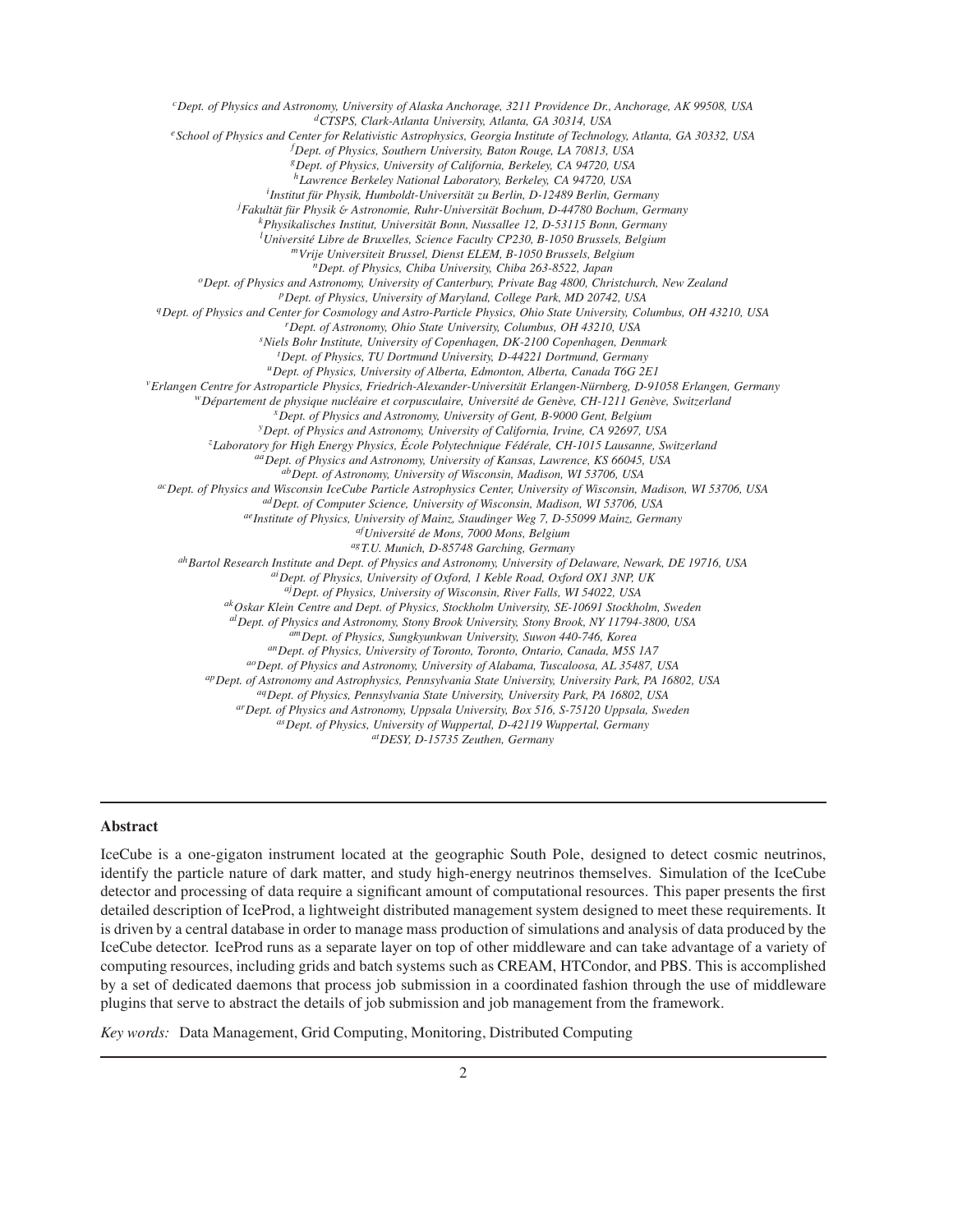#### 1. Introduction

Large experimental collaborations often need to produce extensive volumes of computationally intensive Monte Carlo simulations and process vast amounts of data. These tasks are usually farmed out to large computing clusters or grids. For such large datasets, it is important to be able to document details associated with each task, such as software versions and parameters like the pseudo-random number generator seeds used for each dataset. Individual members of such collaborations might have access to modest computational resources that need to be coordinated for production. Such computational resources could also potentially be pooled in order to provide a single, more powerful, and more productive system that can be used by the entire collaboration. This article describes the design of a software package meant to address all of these concerns. It provides a simple way to coordinate processing and storage of large datasets by integrating grids and small clusters.

## *1.1. The IceCube Detector*

The IceCube detector shown in Figure 1 is located at the geographic South Pole and was completed at the end of 2010 [1, 2]. It consists of 5160 optical sensors buried between 1450 and 2450 meters below the surface of the South Pole ice sheet and is designed to detect interactions of neutrinos of astrophysical origin [1]. However, it is also sensitive to downward-going highly energetic muons and neutrinos produced in cosmic-rayinduced air showers. IceCube records  $\sim$ 10<sup>10</sup> cosmic-ray events per year. The cosmic-ray-induced muons outnumber neutrino-induced events (including ones from atmospheric origin) by about 500,000:1. They represent a background for most IceCube analyses and are filtered prior to transfer to the data processing center in the Northern Hemisphere. Filtering at the data collection source is required because of bandwidth limitations on the satellite connection between the detector and the processing location [3]. About 100 GB of data from the IceCube detector is transferred to the main data storage facility daily. In order to facilitate record keeping, the data is divided into runs, and each run is further subdivided into multiple files. The size of each file is dictated by what is considered optimal for storage and access. Each run typically consists of hundreds of files, resulting in ∼400,000 files for each year of detector operation. Once the data has been transferred, additional, more computationally-intensive event reconstructions are performed and the data is filtered to select events for various analyses. The computing requirements for

the various levels of data processing are shown in Table 1. In order to develop event reconstructions, perform analyses, and understand systematic uncertainties, physicists require statistics from Monte Carlo simulations that are comparable to the data collected by the detector. This requires thousands of years of CPU processing time as can be seen from Table 2.

Table 1: Data processing demands. Data is filtered on 400 cores at the South Pole using loose selection criteria to reduce volume by a factor of 10 before satellite transfer to the Northern Hemisphere (Level1). Once in the North, more computationally intensive event reconstructions are performed in order to further reduce background contamination (Level2). Further event selections are made for each analysis channel (Level3). Each run is equivalent to approximately eight hours of detector livetime and the processing time is based on a 2.8 GHz core.

| Filter             | Processing time/run | Total per year        |
|--------------------|---------------------|-----------------------|
| Level1             | 2400 h              | $2.6 \times 10^{6}$ h |
| Level <sub>2</sub> | 9500 h              | $1.0 \times 10^{7}$ h |
| Level <sub>3</sub> | 15h                 | $1.6 \times 10^4$ h   |

Table 2: Runtime of various Monte Carlo simulations of background cosmic-ray shower events and neutrino signal with different energy distributions. The median energy is based on the distribution of events that trigger the detector. The number of events reflects the typical peryear requirements for IceCube analyses.

| Simulation       | Med. $Energy1$        | t/event         | events         |
|------------------|-----------------------|-----------------|----------------|
| Air showers      | $1.2 \times 10^4$ GeV | $5 \text{ ms}$  | $\sim 10^{14}$ |
| <b>Neutrinos</b> | $3.9 \times 10^6$ GeV | 316 ms          | $\sim 10^8$    |
| <b>Neutrinos</b> | $8.1 \times 10^1$ GeV | $53 \text{ ms}$ | $\sim 10^9$    |

# *1.2. IceCube Computing Resources*

The IceCube collaboration is comprised of 43 research institutions from Europe, North America, Japan, Australia, and New Zealand. Members of the collaboration have access to 25 different computing clusters and grids in Europe, Japan, Canada and the U.S. These range from small computer farms of 30 nodes to large grids, such as the European Grid Infrastructure (EGI), Swedish Grid Initiative (SweGrid), Canada's WestGrid and the Open Science Grid (OSG), that may each have thousands of computing nodes. The total number of nodes available to IceCube member institutions varies with time since much of our use is opportunistic and availability depends on the usage by other projects and experiments. In total, IceCube simulation has run on more than 11,000 distinct multicore computing nodes.

<sup>&</sup>lt;sup>1</sup>1 GeV =  $10^9$  electronvolts (unit of energy)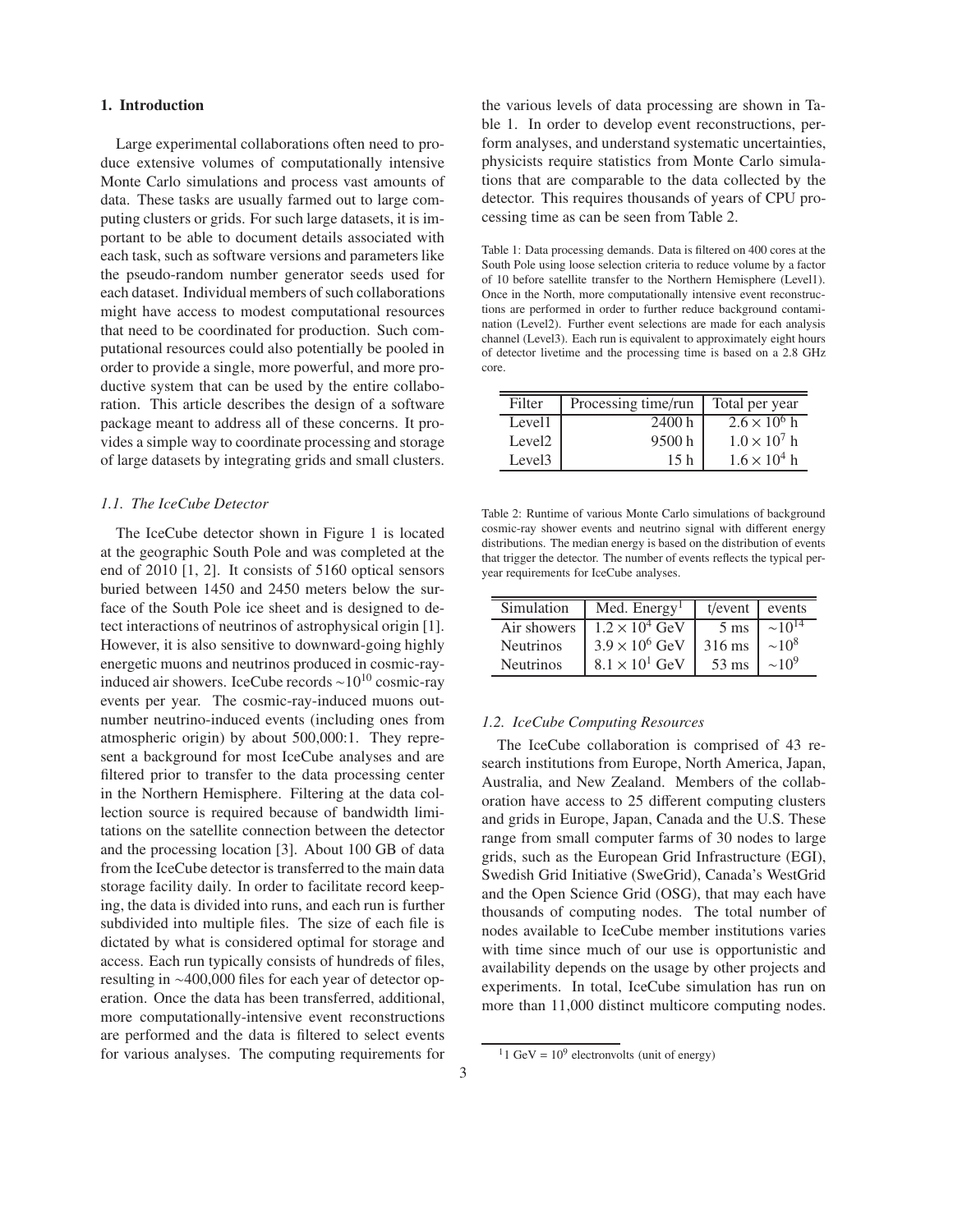

Figure 1: The IceCube detector: the dotted lines at the bottom represent the instrumented portion of the ice. The circles on the top surface represent *IceTop*, a surface air-shower subdetector.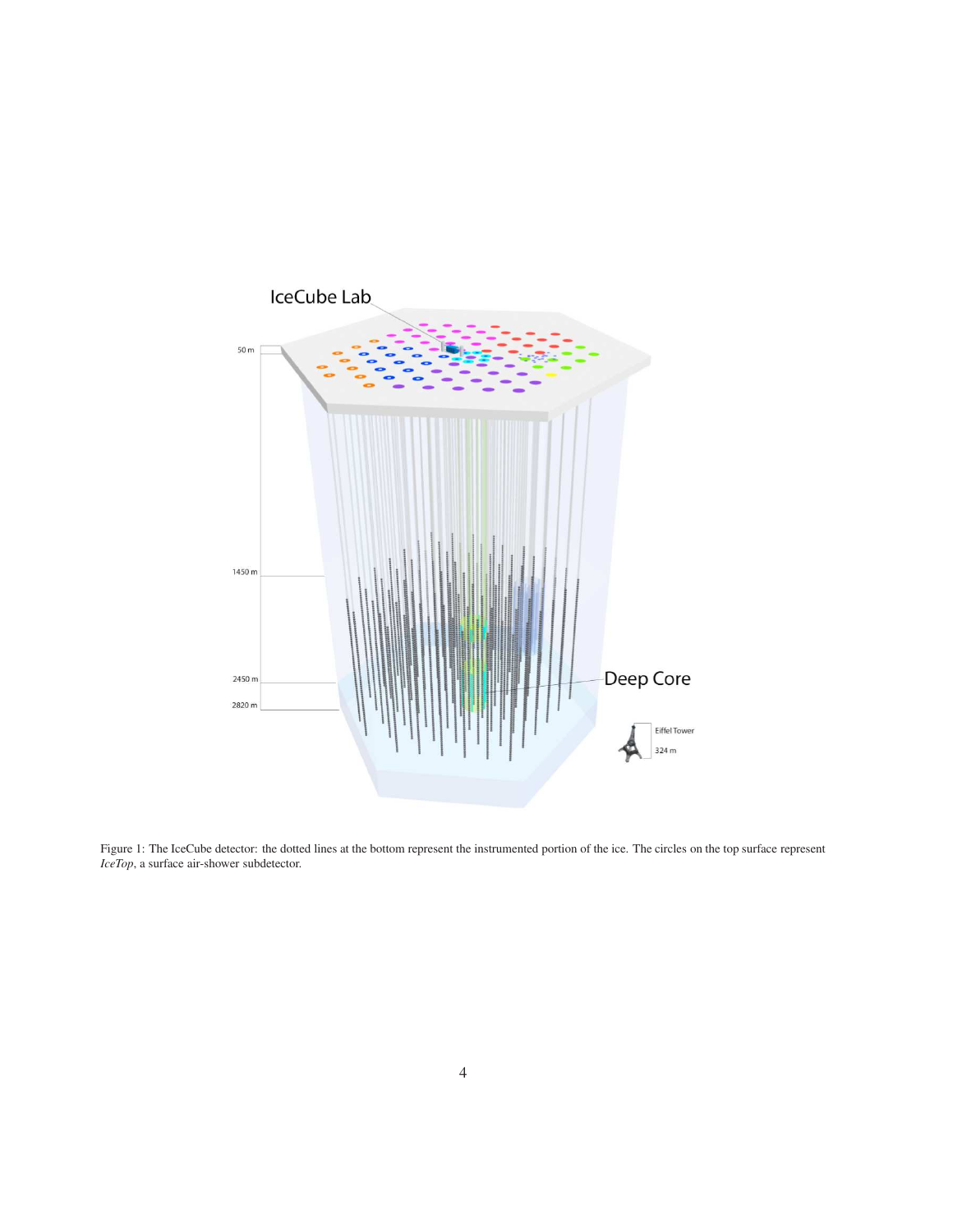On average, IceCube simulation production has run concurrently on <sup>∼</sup>4, 000 cores at any given time since deployment, and it is anticipated to run on <sup>∼</sup>5, 000 cores simultaneously during upcoming productions.

# 2. IceProd

The IceProd framework is a software package developed for IceCube with the goal of managing productions across distributed systems and pooling together isolated computing resources that are scattered across member institutions of the Collaboration and beyond. It consists of a central database and a set of daemons that are responsible for the management of grid jobs and data handling through the use of existing grid technology and network protocols.

IceProd makes job scripting easier and sharing productions more efficient. In many ways it is similar to PANDA Grid, the analysis framework for the PANDA experiment [4], in that both tools are distributed systems based on a central database and an interface to local batch systems. Unlike PANDA Grid which depends heavily on AliEn, the grid middleware for the AL-ICE experiment [5], and on the ROOT analysis framework [6], IceProd was built in-house with minimal software requirements and is not dependent on any particular middleware or analysis framework. It is designed to run completely in user space with no administrative access, allowing greater flexibility in installation. IceProd also includes a built-in monitoring system with no dependencies on any external tools for this purpose. These properties make IceProd a very lightweight yet powerful tool and give it a greater scope beyond IceCube-specific applications.

The software package includes a set of libraries, executables and daemons that communicate with the central database and coordinate to share responsibility for the completion of tasks. The details of job submission and management in different grid environments are abstracted through the use of plugin modules that will be discussed in Section 3.2.1.

IceProd can be used to integrate an arbitrary number of sites including clusters and grids. It is, however, not a replacement for other cluster and grid management tools or any other middleware. Instead, it runs on top of these as a separate layer providing additional functionality. IceProd fills a gap between the user or production manager and the powerful middleware and batch system tools available on computing clusters and grids.

Many of the existing middleware tools, including Condor-C, Globus and CREAM, make it possible to interface any number of computing clusters into a larger pool. However, most of these tools need to be installed and configured by system administrators and, in some cases, customization for general purpose applications is not feasible. In contrast to most of these applications, IceProd runs at the user level and does not require administrator privileges. This makes it possible for individual users to build large production systems by pooling small computational resources together.

Security and data integrity are concerns in any software architecture that depends heavily on communication through the Internet. IceProd includes features aimed at minimizing security and data corruption risks. Security and data integrity are addressed in Section 3.8.

The IceProd client provides a graphical user interface (GUI) for configuring simulations and submitting jobs through a "production server." It provides a method for recording all the software versions, physics parameters, system settings, and other steering parameters associated with a job in a central production database. IceProd also includes a web interface for visualization and live monitoring of datasets. Details about the GUI client and a text-based client are discussed in Section 3.5.

# 3. Design Elements of IceProd

The IceProd software package can be logically divided into the following components or software libraries:

- *iceprod-core*—a set of modules and libraries of common use throughout IceProd.
- *iceprod-server*—a collection of daemons and libraries to manage and schedule job submission and monitoring.
- *iceprod-modules*—a collection of predefined classes that provide an interface between IceProd and an arbitrary task to be performed on a computing node, as defined in Section 3.3.
- *iceprod-client*—a client (both graphical and text) that can download, edit, and submit dataset steering files to be processed.
- A database that stores configured parameters, libraries (including version information), job information, and performance statistics.
- A web application for monitoring and controlling dataset processing.

These components are described in further detail in the following sections.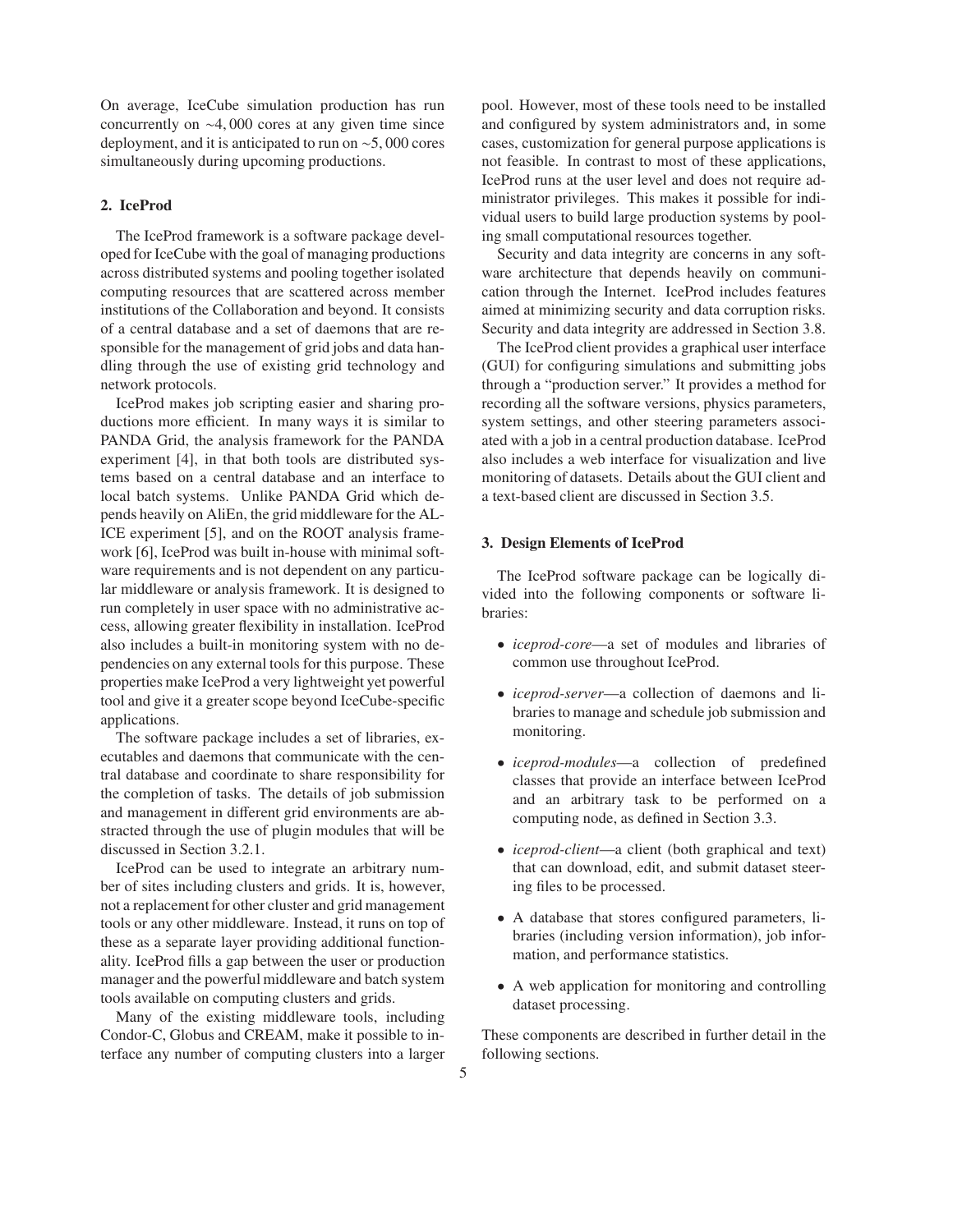#### *3.1. IceProd Core Package*

The *iceprod-core* package contains modules and libraries common to all other IceProd packages. These include classes and methods for writing and parsing XML files and transporting data. The classes that define job execution on a host are contained in this package. The *iceprod-core* also includes an interpreter (Section 3.1.3) for a simple scripting language that provides some flexibility for parsing XML steering files.

## *3.1.1. The JEP*

One of the complications of operating on heterogeneous systems is the diversity of architectures, operating systems, and compilers. IceProd uses HTCondor's NMI-Metronome build and test system [7] for building the IceCube software on a variety of platforms and storing the built packages on a server. As part of the management of each job, IceProd submits a Job Execution Pilot (JEP) to the cluster/grid queue. This script determines what platform a job is running on and, after contacting the monitoring server, which software package to download and execute. During runtime, the JEP performs status updates through the monitoring server via remote procedure calls using XML-RPC [8]. This information is updated on the database and is displayed on the monitoring web interface. Upon completion, the JEP removes temporary files and directories created for the job. Depending on the configuration, it will also cache a copy of the software used, making it available for future JEPs. When caching is enabled, an MD5 checksum is performed on the cached software and compared to what is stored on the server in order to avoid using corrupted or outdated software.

Jobs can fail under many circumstances. These failures include failed submissions due to transient system problems and execution failures due to problems with the execution host. At a higher level, errors specific to IceProd include communication problems with the monitoring daemon or the data repository. In order to account for possible transient errors, the design of IceProd includes a set of states through which a job will transition in order to guarantee successful completion of a well-configured job. The state diagram for an IceProd job is depicted in Figure 2.

## *3.1.2. XML Job Description*

In the context of this document, a dataset is defined as a collection of jobs that share a basic set of scripts and software but whose input parameters depend on the ID of each individual job. A configuration or steering file describes the tasks to be executed for an entire dataset.



Figure 2: State diagram for the JEP. Each of the nonerror states through which a job passes includes a configurable timeout. The purpose of this timeout is to account for any communication errors that may have prevented a job from setting its status correctly.

IceProd steering files are XML documents with a defined schema. These steering files include information about the specific software versions used for each of the sections, known as trays (a term borrowed from IceTray, the C++ software framework used by the IceCube Collaboration [9]). An IceProd tray represents an instance of an environment corresponding to a set of libraries and executables and a chain of configurable modules with corresponding parameters and input files needed for the job. In addition, there is a header section for user-defined parameters and expressions that are globally accessible by different modules.

#### *3.1.3. IceProd XML expressions*

A limited programming language was developed in order to allow more scripting flexibility that depends on runtime parameters such as job ID, run ID, and dataset ID. This lightweight, embedded, domain-specific language (DSL) allows for a single XML job description to be applied to an entire dataset following an SPMD (single process, multiple data) paradigm. It is powerful enough to give some flexibility but sufficiently restrictive to limit abuse. Examples of valid expressions include the following:

- $\frac{1}{\sqrt{2}}$  +  $\frac{1}{\sqrt{2}}$  +  $\frac{1}{\sqrt{2}}$  +  $\frac{1}{\sqrt{2}}$  +  $\frac{1}{\sqrt{2}}$  +  $\frac{1}{\sqrt{2}}$  +  $\frac{1}{\sqrt{2}}$  +  $\frac{1}{\sqrt{2}}$  +  $\frac{1}{\sqrt{2}}$  +  $\frac{1}{\sqrt{2}}$  +  $\frac{1}{\sqrt{2}}$  +  $\frac{1}{\sqrt{2}}$  +  $\frac{1}{\sqrt{2}}$  +  $\frac{1}{\sqrt{2}}$  +  $\frac{1}{\sqrt{2$ passed to the job (such as job ID or dataset ID).
- \$steering(<var>)—a user defined variable.
- \$system(<var>)—a system-specific parameter defined by the server.
- \$eval(<expr>)—a mathematical or logical expression (in Python).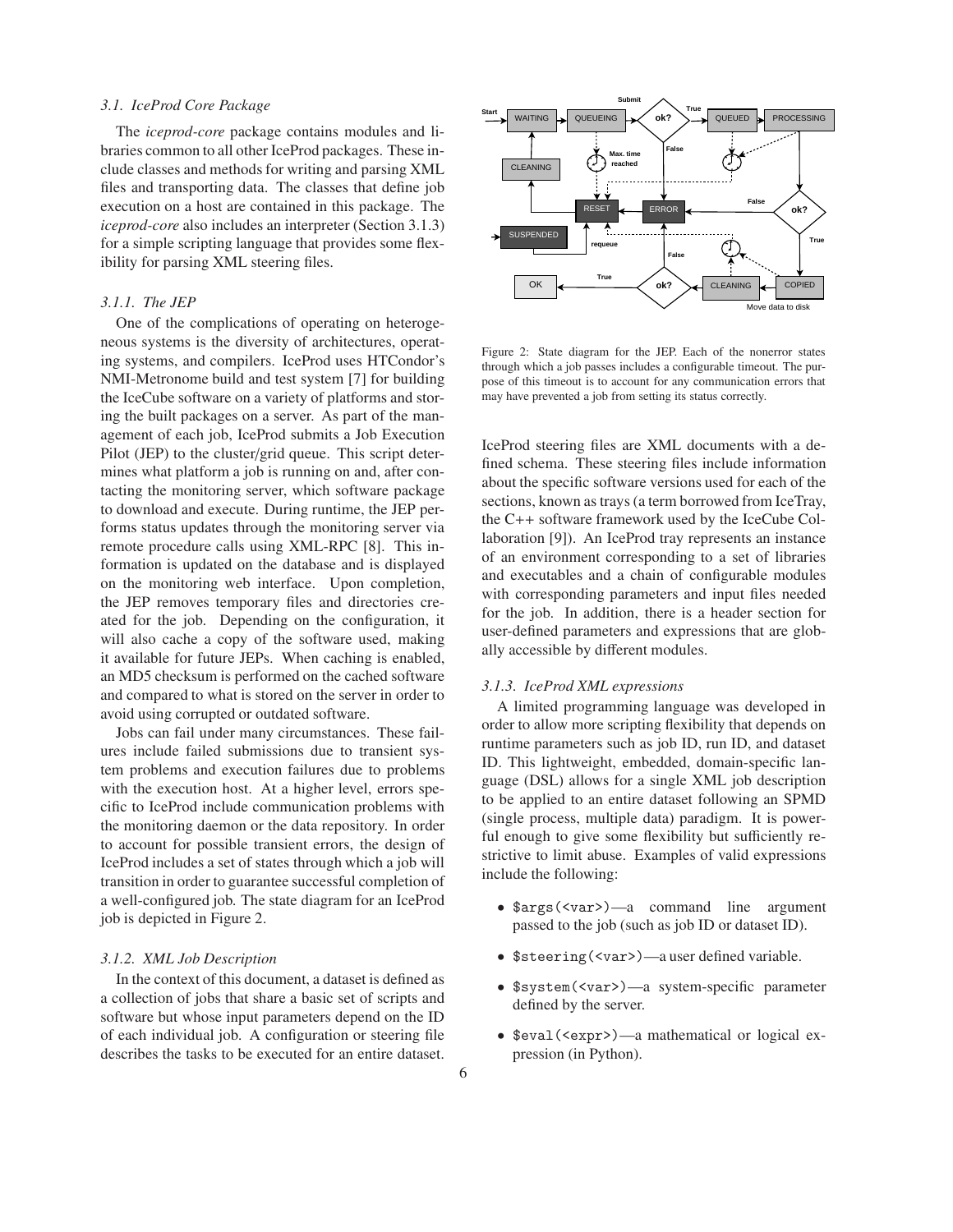- $\text{Sprint}(\text{format}, \text{list})$ —string formatting.
- \$choice(<list>)—random choice of an element from the list.

The evaluation of such expressions is recursive and allows for some complexity. However, there are limitations in place that prevent abuse of this feature. As an example, \$eval() statements prohibit such things as loops and import statements that would allow the user to write an entire program within an expression. There is also a limit on the number of recursions in order to prevent closed loops in recursive statements.

## *3.2. IceProd Server*

The *iceprod-server* package is comprised of four daemons and their respective libraries:

- 1. *soaptray*<sup>1</sup>—an HTTP server that receives client XML-RPC requests for scheduling jobs and steering information which then uploaded to the database.
- 2. *soapqueue*—a daemon that queries the database for available tasks to be submitted to a particular cluster or grid. This daemon is also responsible for submitting jobs to the cluster or grid through a set of plugin classes.
- 3. *soapmon*—a monitoring HTTP server that receives XML-RPC updates from jobs during execution and performs status updates to the database.
- 4. *soapdh*—a data handling/garbage collection daemon that removes temporary files and performs any postprocessing tasks.

There are two modes of operation. The first is an unmonitored mode in which jobs are simply sent to the queue of a particular system. This mode provides a tool for scheduling jobs that don't need to be recorded and does not require a database. In the second mode, all parameters are stored in a database that also tracks the progress of each job. The *soapqueue* daemon running at each of the participating sites periodically queries the database to check if any tasks have been assigned to it. It then downloads the steering configuration and submits a given number of jobs to the cluster or grid where it is running. The number of jobs that IceProd maintains in the queue at each site can be configured individually according to the specifics of each cluster, including the

size of the cluster and local queuing policies. Figure 3 is a graphical representation that describes the interrelation of these daemons. The state diagram in Figure 4 illustrates the role of the daemons in dataset submission while Figure 5 illustrates the flow of information through the various protocols.



Figure 4: State diagram of queuing algorithm. The iceprod-client sends requests to the *soaptray* server which then loads the information to the database (in production mode) or directly submits jobs to the cluster (in unmonitored mode). The *soapqueue* daemons periodically query the database for pending requests and handle job submission in the local cluster.

# *3.2.1. IceProd Server Plugins*

In order to abstract the process of job submission from the framework for the various types of systems, IceProd defines a Grid base class that provides an interface for queuing jobs. The Grid base class interface includes a set of methods for queuing and removing jobs, performing status checks, and setting attributes such as job priority and maximum allowed wall time and job requirements such as disk space and memory usage. The set of methods defined by this base class include but are not limited to:

- WriteConfig: write protocol-specific submission scripts (i.e., a JDL job description file in the case of CREAM or gLite or a shell script with the appropriate PBS/SGE headers).
- Submit: submit jobs and record the job ID in the local queue.
- CheckJobStatus: query job status from the queue.
- Remove: cancel/abort a job.
- CleanQ: remove any orphan jobs that might be left in the queue.

<sup>&</sup>lt;sup>1</sup>The prefix *soap* is used for historical reasons. The original implementation of IceProd relied on SOAP for remote procedure calls. This was replaced by XML-RPC which has better support in Python.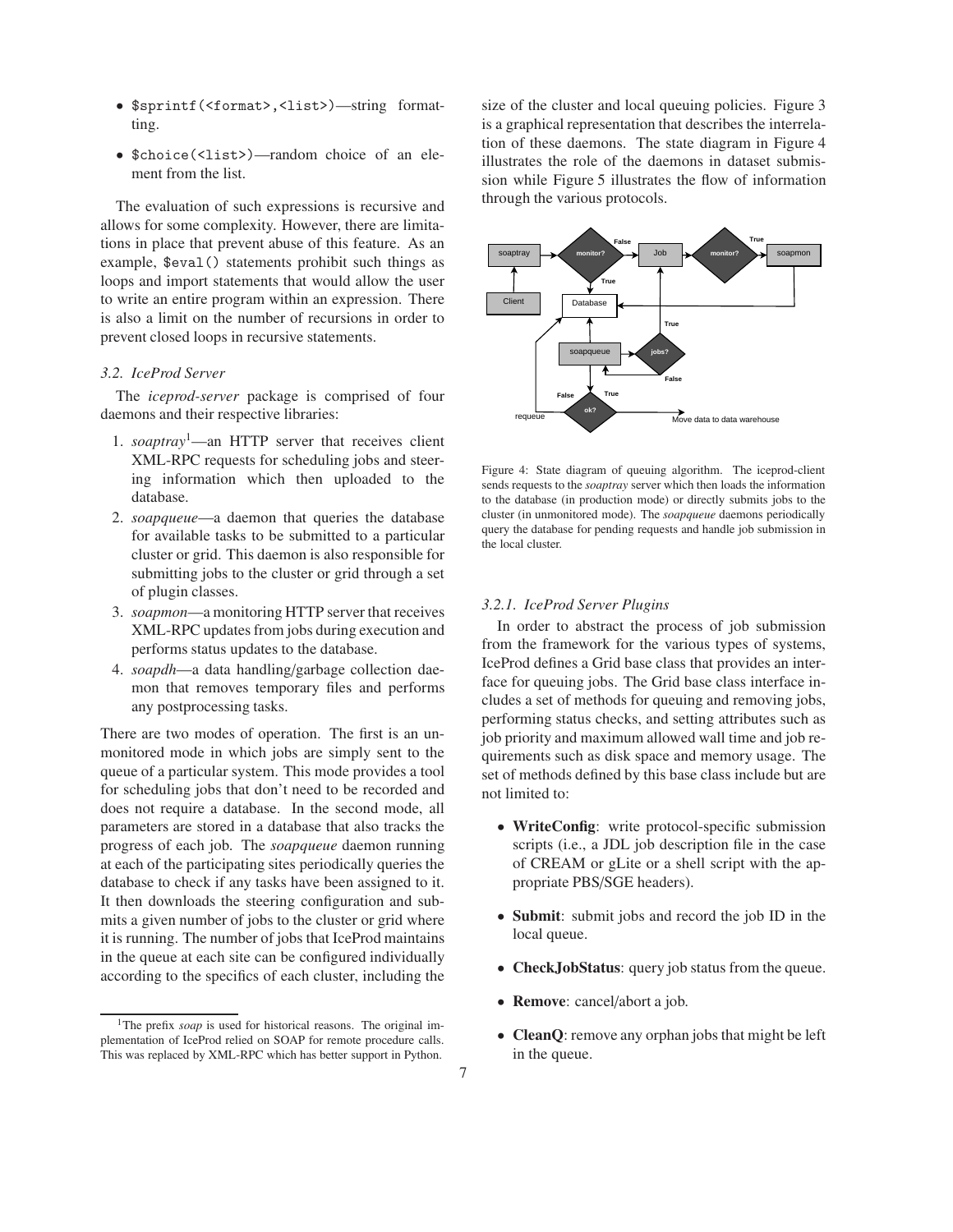

Figure 3: Network diagram of IceProd system. The IceProd clients and JEPs communicate with *iceprod-server* modules via XML-RPC. Database calls are restricted to *iceprod-server* modules. Queueing daemons called *soapqueue* are installed at each site and periodically query the database for pending job requests. The *soapmon* server receives monitoring update from the jobs. An instance of *soapdh* handles garbage collection and any post processing tasks after job completion.



Figure 5: Data flow for job submission, monitoring and removal. Communication between server instances (labeled "soap\*") is handled through a database. Client/server communication and monitoring updates are handled via XML-RPC. Interaction with the grid or cluster is handled through a set of plugin modules and depends on the specifics of the system.

The actual implementation of these methods is done by a set of plugin subclasses that launch the corresponding commands or library calls, as the case may be. In the case of PBS and SGE, most of these methods result in the appropriate system calls to *qsub*, *qstat*, *qdel*, etc. For other systems, these can be direct library calls through a Python API. IceProd contains a growing library of plugins, including classes for interfacing with batch systems such as HTCondor, PBS and SGE as well as grid systems like Globus, gLite, EDG, CREAM and ARC. In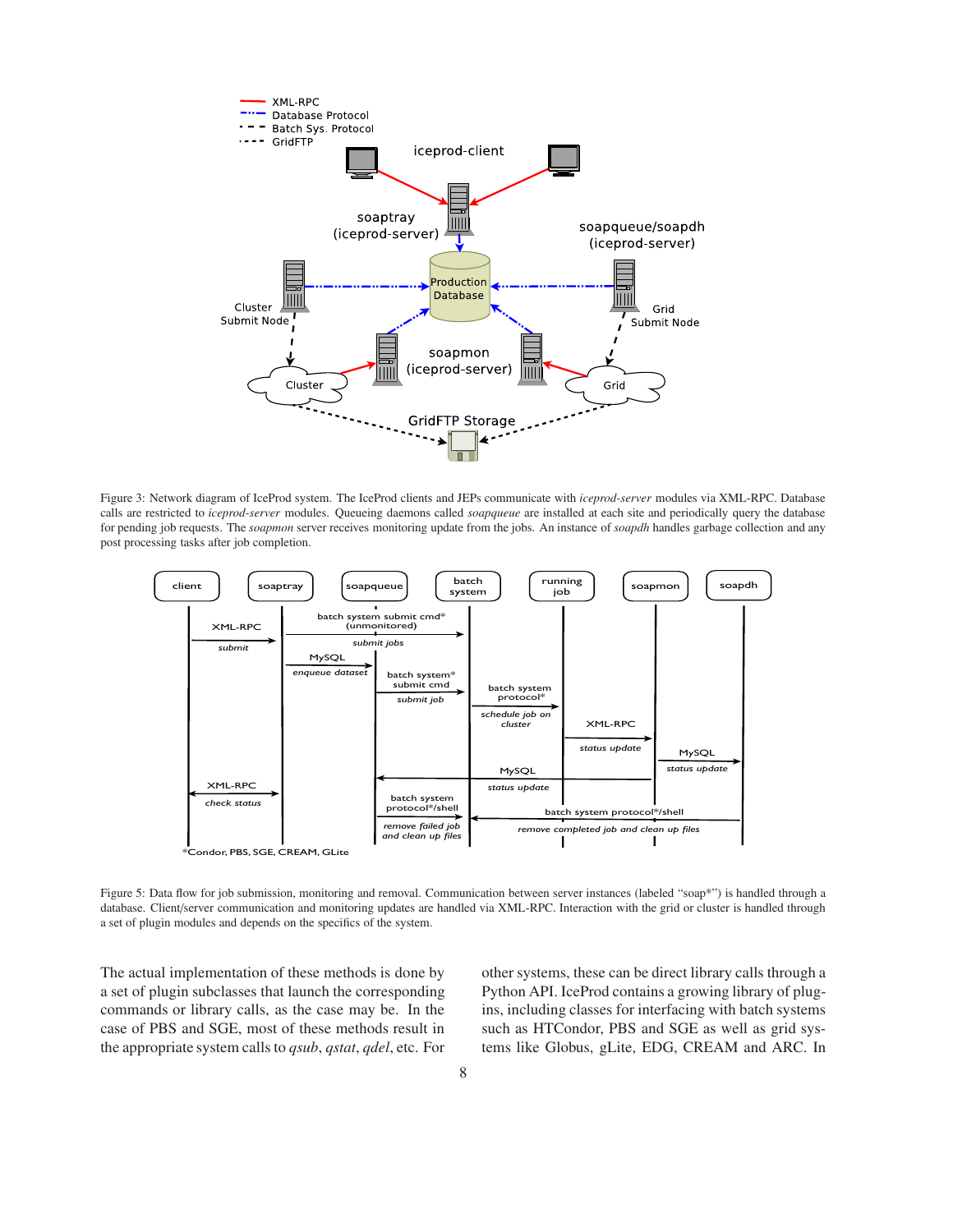addition, one can easily implement user-defined plugins for any new type of system that is not included in this list.

# *3.3. IceProd Modules*

The *iceprod-modules* package is a collection of configurable modules with a common interface. These represent the atomic tasks to be performed as part of the job. They are derived from a base class *IPModule* and provide a standard interface that allows for an arbitrary set of parameters to be configured in the XML document and passed from the IceProd framework. In turn, the module returns a set of statistics in the form of a string-to-float dictionary back to the framework so that it can be recorded in the database and displayed on the monitoring web interface. By default, the base class will report the module's CPU usage, but the user can define any set of values to be reported, such as number of events that pass a given processing filter. IceProd also includes a library of predefined modules for performing common tasks such as file transfers through GridFTP, tarball manipulation, etc.

# *3.4. External IceProd Modules*

Included in the library of predefined modules is a special module that has two parameters: *class* and *URL*. The first is a string that defines the name of an external IceProd module and the second specifies a URL for a (preferably version-controlled) repository where the external module code can be found. Any other parameters passed to this module are assumed to belong to the referred external module and will be ignored. This allows for the use of user-defined modules without the need to install them at each IceProd site. External modules share the same interface as any other IceProd module. External modules are retrieved and cached by the server at the time of submission. These modules are then included as file dependencies for the jobs, thus preventing the need for jobs to directly access the file code repository. Additional precautions, such as enforcing the use of secure protocols for URLs, must be taken to avoid security risks.

## *3.5. IceProd Client*

The *iceprod-client* package contains two applications for interacting with the server and submitting datasets. One is a PyGTK-based GUI (see Figure 6) and the other is a text-based application that can run as a commandline executable or as an interactive shell. Both of these applications allow the user to download, edit, and submit steering configuration files as well as control

datasets running on the IceProd-controlled grid. The graphical interface includes drag and drop features for moving modules around and provides the user with a list of valid parameters for known modules. Information about parameters for external modules is not included since these are not known a priori. The interactive shell also allows the user to perform grid management tasks such as starting and stopping a remote server and adding and removing production sites participating in the processing of a dataset. The user can also perform job-specific actions such as suspension and resetting of jobs.

# *3.6. Database*

At the time of this writing, the current implementation of IceProd works exclusively with a MySQL database, but all database calls are handled by a database module that abstracts queries from the framework and could be easily replaced by a different relational database. This section describes the relational structure of the IceProd database.

Each dataset is defined by a set of modules and parameters that operate on separate data (single process, multiple data). At the top level of the database structure is the dataset table. The *dataset ID* is the unique identifier for each dataset, though it is possible to assign a mnemonic string alias. The tables in the IceProd database are logically divided into two distinct classes that could in principle be entirely different databases. The first describes a steering file or dataset configuration (items 1–6 and 9 in the list below) and the second is a job-monitoring database (items 7 and 8). The most important tables are described below.

- 1. dataset: contains a unique identifier as well as attributes to describe and categorize the dataset, including a textual description.
- 2. steering-parameter: describes general global variables that can be referenced from any module.
- 3. meta-project: describes a software environment including libraries and executables.
- 4. tray: describes a grouping of modules that will execute given the same software environment or *metaproject*.
- 5. module: specifies an instance of an IceProd Module class.
- 6. cparameter: contains all the configured parameters associated with a module.
- 7. job: describes each job in the queue related to a dataset, including the state and host where the job is executed.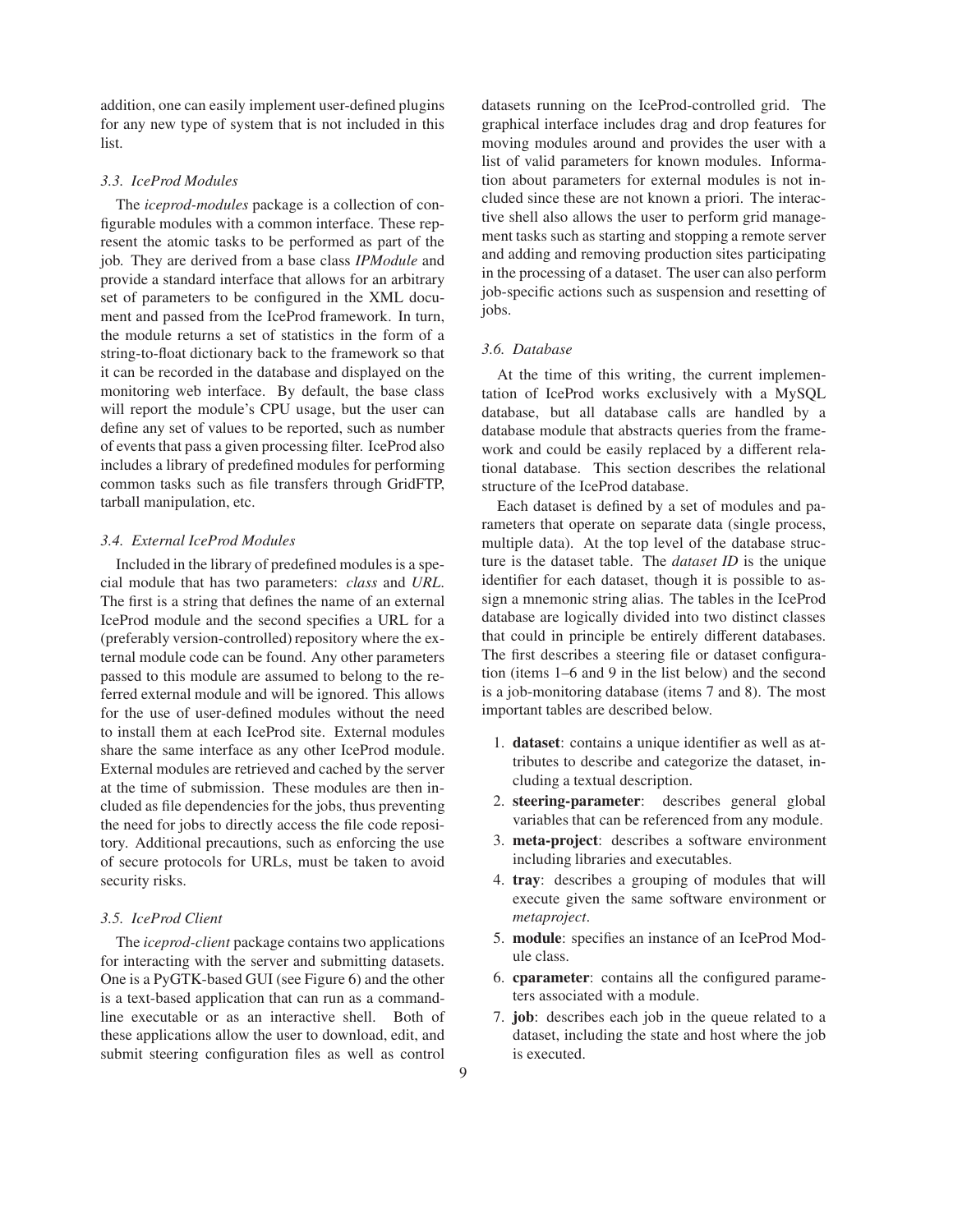| 000            |                                                  | X xiceprod                                                                             |                          |
|----------------|--------------------------------------------------|----------------------------------------------------------------------------------------|--------------------------|
|                | File Edit Jobs Tools Help                        |                                                                                        |                          |
| URL            |                                                  |                                                                                        |                          |
|                | https://condor.icecube.wisc.edu:9080             |                                                                                        | Network<br>$\checkmark$  |
|                |                                                  | Steering   IceTray[0]   IceTray[1]   IceTray[2]   IceTray[3]   IceTray[4]   IceTray[5] |                          |
| Events         | <b>Iterations</b>                                |                                                                                        |                          |
| O              | 1                                                |                                                                                        |                          |
|                |                                                  |                                                                                        |                          |
|                | Modules Services Projects                        |                                                                                        |                          |
| <b>Modules</b> |                                                  |                                                                                        |                          |
| name           | class                                            | project<br>type                                                                        |                          |
| rename         | RenameFile                                       | Service                                                                                |                          |
| ic86           | icecube.simprod.simulation.detector.IC86 Service |                                                                                        |                          |
| gsiftp         | i3.IceTray                                       | Service                                                                                |                          |
| logtar         | fileutils. Tarball                               | Service                                                                                |                          |
| logcopy        | gsiftp.URLCopy                                   | Service                                                                                |                          |
|                |                                                  |                                                                                        |                          |
|                |                                                  |                                                                                        |                          |
|                |                                                  | $\mathbf{m}$                                                                           |                          |
| Add            |                                                  |                                                                                        | Delete                   |
|                |                                                  |                                                                                        |                          |
|                |                                                  |                                                                                        |                          |
|                |                                                  |                                                                                        | ē                        |
|                |                                                  | Tue Apr 2 00:19:51 2013                                                                |                          |
|                |                                                  | IceProd Server version 0.3.4                                                           |                          |
|                |                                                  |                                                                                        | $\overline{\phantom{0}}$ |
|                |                                                  |                                                                                        |                          |

Figure 6: The *iceprod-client* uses pyGtk and provides a graphical user interface to IceProd. It is both a graphical editor of XML steering files and an XML-RPC client for dataset submission.

- 8. task: keeps track of the state of a task in a way similar to what is done in the jobs table. A task represents a subprocess for a job in a process workflow. More details on this will be provided in Section 4.
- 9. task-rel: describes the hierarchical relationship between tasks.

# *3.7. Monitoring*

The status updates and statistics are reported by the JEP via XML-RPC to *soapmon* and stored in the database, and provide useful information for monitoring the progress of processing datasets and for detecting errors. The updates include status changes and information about the execution host as well as job statistics. This is a multi-threaded server that can run as a standalone daemon or as a CGI script within a more robust web server. The data collected from each job are made available for analysis, and patterns can be detected with the aid of visualization tools as described in the following section.

# *3.7.1. Web Interface*

The current web interface for IceProd was designed to work independently of the IceProd framework but utilizes the same database. It is written in PHP and makes use of the CodeIgniter framework [10]. Each of the simulation and data-processing web-monitoring tools provide different views, which include, from top level downward:

- general view: displays all datasets filtered by status, type, grid, etc.
- grid view: shows all datasets running on a particular site.
- dataset view: displays all jobs and accompanying statistics for a given dataset, including every site that it is running on.
- job view: shows each individual job, including the status, job statistics, execution host, and possible errors.

There are some additional views that are applicable only to the processing of real IceCube detector data:

• calendar view: displays a calendar with a color coding that indicates the status of jobs associated with data taken on a particular date.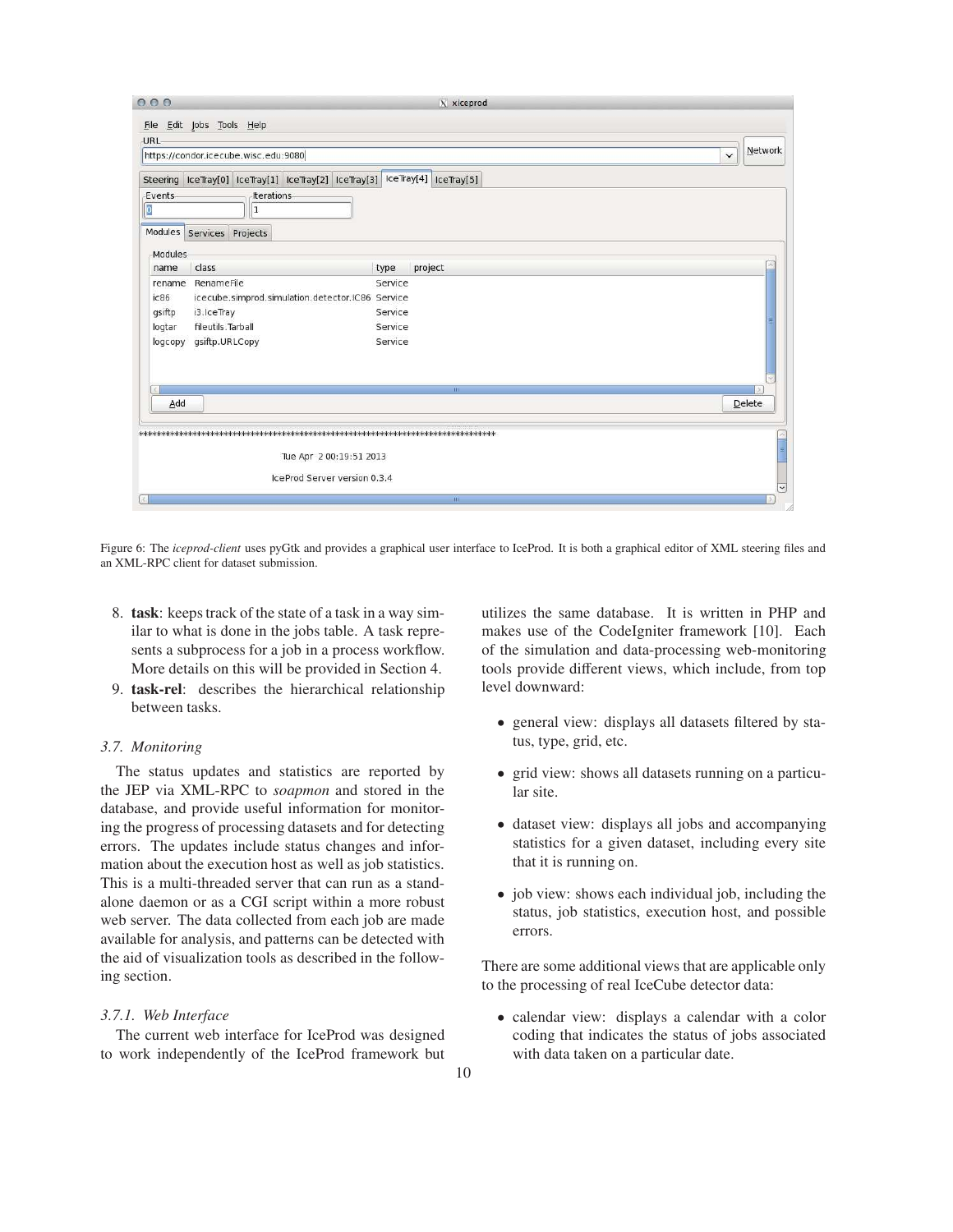|                                                  |   | Jobs                                 |                   |                                  |                       |                           |                  |                       |                           |
|--------------------------------------------------|---|--------------------------------------|-------------------|----------------------------------|-----------------------|---------------------------|------------------|-----------------------|---------------------------|
| Production                                       |   | Any Metaproject                      |                   | $\div$                           | <b>Any Generator</b>  | Any Grid<br>$\div$        | $\ddot{r}$       |                       | <b>Apply Filters</b>      |
| <b>Configuration Files</b>                       |   | Dataset 9255<br>$\ddot{\phantom{1}}$ | <b>PROCESSING</b> | $\div$                           |                       |                           |                  |                       |                           |
| <b>Datasets</b>                                  |   |                                      |                   |                                  |                       |                           | <b>W</b> Suspend |                       | Resume                    |
| Wiki                                             |   |                                      |                   |                                  |                       |                           |                  |                       |                           |
| <b>Jobs</b>                                      |   | Page: $1234$                         |                   |                                  |                       |                           |                  |                       | Results $1 - 100$ of 328. |
| <b>Job Queues</b>                                |   | ID                                   | <b>Status</b>     | <b>Metaproject</b>               | <b>Generator</b>      | Grid                      | Host             | <b>Errors</b>         | <b>Progress</b>           |
| Graphs                                           | O | 9255.60794                           | PROCESSING        | simulation<br>releases.V03-02-01 | <b>CORSIKA-in-ice</b> | IceProdDAG.CA             | glow-c066        | o fails<br>o evicts   | 57.14%                    |
| Grids                                            | O | 9255.61987                           | <b>PROCESSING</b> | simulation<br>releases.V03-02-01 | <b>CORSIKA-in-ice</b> | IceProdDAG.CA gzk9000c009 |                  | o fails<br>o evicts   | 71.43%                    |
| <b>Nodes</b><br>Search                           |   | 9255.61988                           | <b>PROCESSING</b> | simulation<br>releases.V03-02-01 | <b>CORSIKA-in-ice</b> | IceProdDAG.CA e147        |                  | o fails<br>o evicts   | 71.43%                    |
| <b>Tickets</b>                                   |   | 9255.61989                           | PROCESSING        | simulation<br>releases.V03-02-01 | <b>CORSIKA-in-ice</b> | IceProdDAG.CA gzk9000c009 |                  | $o$ fails<br>o evicts | 85.71%                    |
| <b>Monitors</b>                                  | O | 9255.61991                           | <b>PROCESSING</b> | simulation<br>releases.V03-02-01 | <b>CORSIKA-in-ice</b> | IceProdDAG.CA e149        |                  | o fails<br>o evicts   | 85.71%                    |
| <b>UW Ganglia Monitor</b><br><b>UW Job Queue</b> |   | 9255.62008                           | PROCESSING        | simulation<br>releases.V03-02-01 | <b>CORSIKA-in-ice</b> | IceProdDAG.CA gzk9000c009 |                  | o fails<br>o evicts   | 71.43%                    |
| <b>UW GLOW Monitor</b>                           |   | 9255.62021                           | PROCESSING        | simulation<br>releases.V03-02-01 | <b>CORSIKA-in-ice</b> | IceProdDAG.CA             | gzk9000c009      | 1 fails<br>o evicts   | 85.71%                    |

Figure 7: A screen capture of the web interface that allows the monitoring of ongoing jobs and datasets. The monitoring web interface has a number of views with different levels of detail. The view shown displays the job progress for active jobs within a dataset. The web interface provides authenticated users with buttons to control datasets and individual jobs.

- day view: shows the status of jobs associated with a given calendar day of data taking.
- run view: displays the status of jobs associated with a particular detector run.

The web interface also provides the functionality to control jobs and datasets by authenticated users. This is done by sending commands to the *soaptray* daemon using the XML-RPC protocol. Other features of the interface include graphs displaying completion rates, errors and number of jobs in various states. Figure 7 shows a screen capture of one of a number of views from the web interface.

## *3.7.2. Statistical Data*

One aspect of IceProd that is not found in most grid middleware is the built-in collection of user-defined statistical data. Each IPModule instance is passed a stringto-float dictionary to which the JEP can add entries or increment a given value. IceProd collects these data in the central database and displays them on the monitoring page. Statistics are reported individually for each job and collectively for the whole dataset as a sum, average and standard deviation. The typical types of information collected on IceCube jobs include CPU usage, number of events meeting predefined physics criteria, and number of calls to a particular module.

#### *3.8. Security and Data Integrity*

When dealing with network applications, one must always be concerned with security and data integrity in order to avoid compromising privacy and the validity of scientific results. Some effort has been made to minimize security risks in the design and implementation of IceProd. This section will summarize the most significant of these. Figure 3 shows the various types of network communication between the client, server, and worker node.

# *3.8.1. Authentication*

Authentication in IceProd can be handled in two ways: IceProd can authenticate dataset submission against an LDAP server or, if one is not available, authentication is handled by means of direct database authentication. LDAP authentication allows the IceProd administrator to restrict usage to individual users that are responsible for job submissions and are accountable for improper use so direct database authentication should be disabled whenever LDAP is available. This setup also precludes the need to distribute database passwords and thus prevents users from being able to directly query the database via a MySQL client.

When dealing with databases, one also needs to be concerned about allowing direct access to the database and passing login credentials to jobs running on remote sites. For this reason, all monitoring calls are done via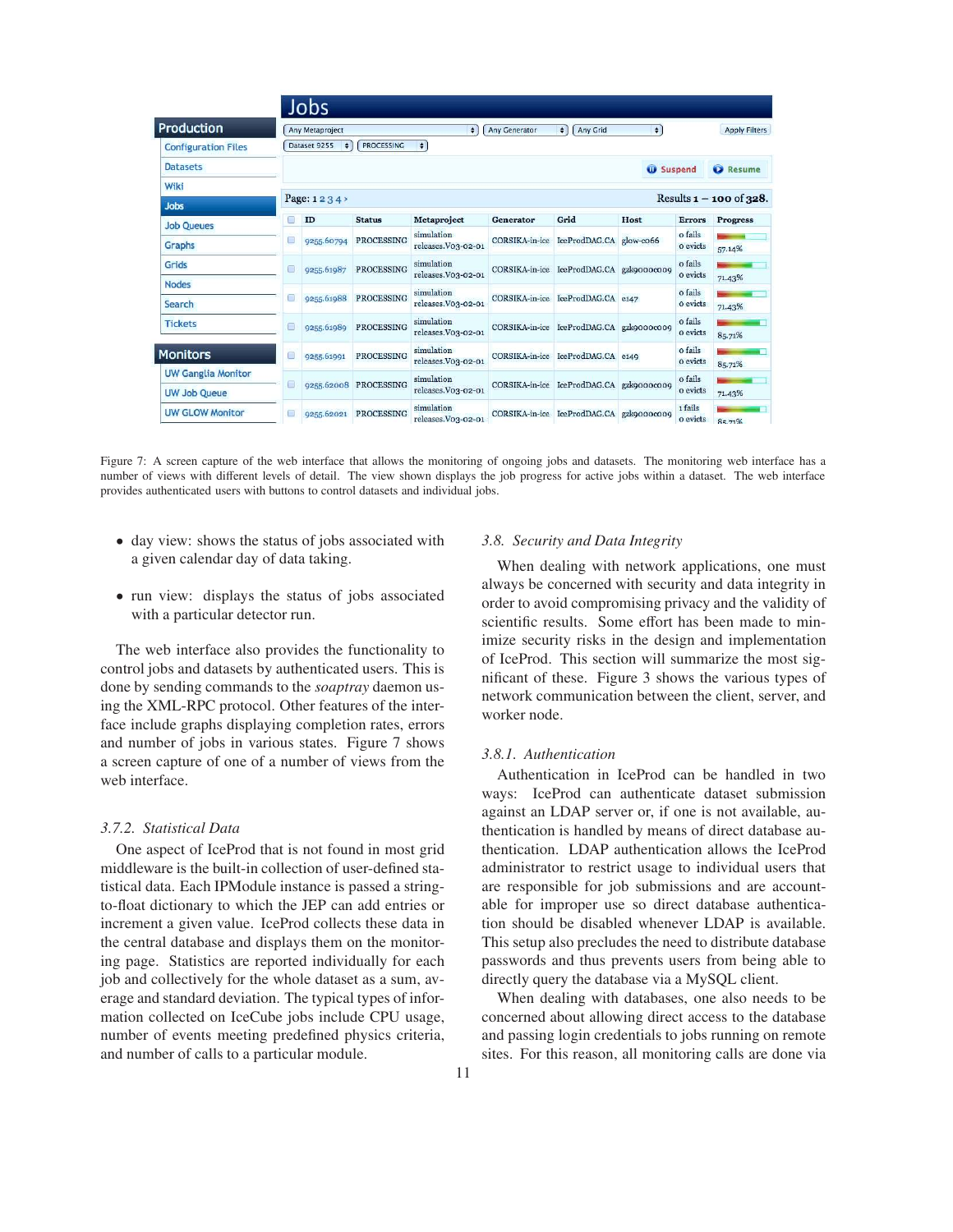XML-RPC, and the only direct queries are performed by the server, which typically operates behind a firewall on a trusted system. The current web interface does make direct queries to the database; a dedicated readonly account is used for this purpose.

#### *3.8.2. Encryption*

Both *soaptray* and *soapmon* can be configured to use SSL certificates in order to encrypt all data communication between client and server. The encryption is done by the HTTPS server with either a self-signed certificate or, preferably, with a certificate signed by a trusted Certificate Authority (CA). This is recommended for clientserver communication for *soaptray* but is generally not considered necessary for monitoring information sent to *soapmon* by the JEP as this is not considered sensitive enough to justify the additional system CPU resources required for encryption.

#### *3.8.3. Data Integrity*

In order to guarantee data integrity, an MD5 checksum or digest is generated for each file that is transmitted. This information is stored in the database and is checked against the file after transfer. IceProd data transfers support several protocols, but the preference is to rely primarily on GridFTP, which makes use of GSI authentication [11, 12].

An additional security measure is the use of a temporary passkey that is assigned to each job at the time of submission. This passkey is used for authenticating communication between the job and the monitoring server and is only valid during the duration of the job. If the job is reset, this passkey will be changed before a new job is submitted. This prevents stale jobs that might be left running from making monitoring updates after the job has been reassigned.

#### 4. Intrajob Parallelism

As described in Section 3.1.2, a single IceProd job consists of a number of trays and modules that execute different parts of the job, for example, a simulation chain. These trays and modules describe a workflow with a set of interdependencies, where the output from some modules and trays is used as input to others. Initial versions of IceProd ran jobs solely as monolithic scripts that executed these modules serially on a single machine. This approach was not very efficient because it did not take advantage of the workflow structure implicit in the job description.

To address this issue, IceProd includes a representation of a job as a directed, acyclic graph (DAG) of tasks. Jobs are recharacterized as groups of arbitrary tasks and modules that are defined by users in a job's XML steering file, and each task can depend on any number of other tasks in the job. This workflow is encoded in a DAG, where each vertex represents a single instance of a task to be executed on a computing node, and edges in the graph indicate dependencies between tasks (see Figures 8 and 9). DAG jobs on the cluster are executed by means of the HTCondor DAGMan which is a workflow manager developed by the HTCondor group at the University of Wisconsin–Madison and included with the HTCondor batch system [13].

For IceCube simulation production, IceProd has utilized the DAG support in two specific cases: improving task-level parallelism and running jobs that utilize graphics processing units (GPUs) for portions of their processing.



Figure 8: A simple DAG in IceProd. This DAG corresponds to a typical IceCube simulation. The two root vertices require standard computing hardware and produce different types of signal. Their output is then combined and processed on GPUs. The output is then used as input for two different detector simulations.

## *4.1. Task-level Parallelism*

In addition to problems caused by coarse-grained requirements specifications, monolithic jobs also underutilize cluster resources. As shown in Figure 8, portions of the workflow within a job are independent; however, if a job is monolithic, these portions will be run serially instead of in parallel. Therefore, although the entire simulation can be parallelized by submitting multiple jobs to different machines, this opportunity for additional parallelism is not exploited by monolithic jobs.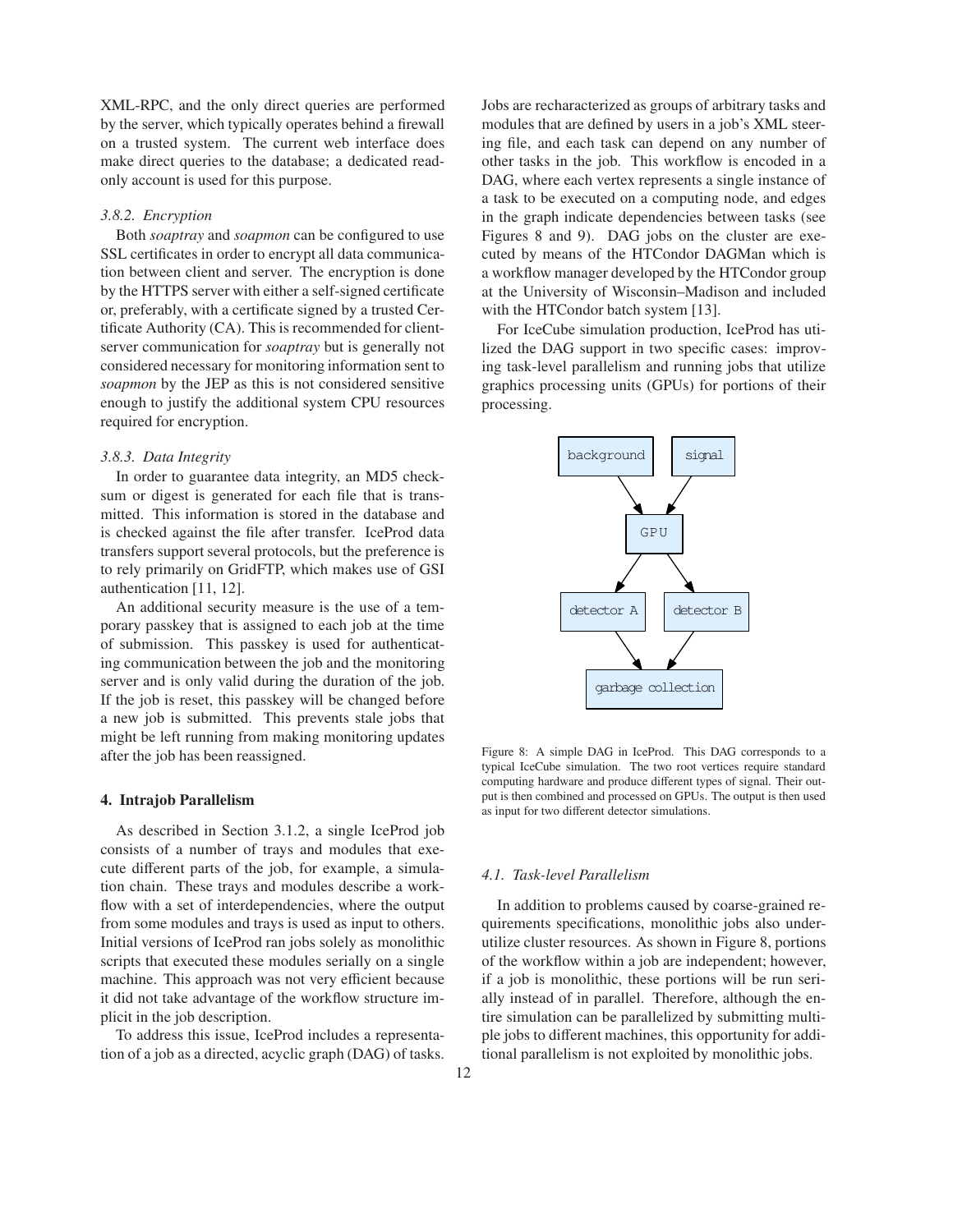

Figure 9: A more complicated DAG in IceProd with multiple inputs and multiple outputs that are eventually merged into a single output. The vertices in the second level run on computing nodes equipped with GPUs.

Support for breaking a job into discrete tasks is now included in the HTCondor IceProd plugin as described above, and similar features have been developed for the PBS and Sun Grid Engine plugins. This enables faster execution of individual jobs by utilizing more computing nodes; however, one limitation of this implementation is that DAG jobs are restricted to a specific type of cluster, and DAG jobs cannot distribute tasks across multiple sites.

#### *4.2. DAGs Based on System Requirements*

Individual parts of a job may have different system hardware and software requirements. Breaking these up into tasks that run on separate nodes allows for better utilization of resources. The IceCube detector simulation chain is a good example of this scenario in which tasks are distributed across computing nodes with different hardware resources.

Light propagation in the instrumented volume of ice at the South Pole is difficult to model, but recent developments in IceCube's simulation include a much faster approach for simulating direct propagation of photons in the optically complex Antarctic ice [14, 15] by using general-purpose GPUs. This new simulation module is much faster than a CPU-based implementation and more accurate than using parametrization tables [16], but the rest of the simulation requires standard CPUs. When executing an IceProd job monolithically, only one set of cluster requirements can be applied when it is submitted to the cluster. Accordingly, if any part of the job requires use of a GPU, the entire monolithic job must be scheduled on a cluster machine with the appropriate hardware.

As of this writing, IceCube has the potential to access <sup>∼</sup>20, 000 CPU cores distributed throughout the world,

but only a small number of these nodes are equipped with GPU cards. Because the simulation is primarily CPU bound, the pool of GPU-equipped nodes is not sufficient to run all simulation jobs in an acceptable amount of time. Additionally, this would be an inefficient use of resources, since executing the CPU-oriented portions of monolithic jobs would leave the GPU idle for periods of time. In order to solve this problem, the modular design of the IceCube simulation design is used to divide the CPU- and GPU-oriented portions of jobs into separate tasks in a DAG. Since each task in a DAG is submitted separately to the cluster, their requirements can be specified independently and CPU-oriented tasks can be executed on general-purpose grid nodes while photon propagation tasks can be executed on GPU-enabled machines, as depicted in Figure 9.

# 5. Applications

IceProd's highly configurable nature lets it serve the needs of many different applications, both inside and beyond the IceCube Collaboration.

# *5.1. IceCube Simulation Production*

The IceCube simulations are based on a modular software framework called *IceTray* in which modules are executed in sequential order. Data is passed between modules in the form of a "frame" object. IceCube simulation modules represent different steps in the generation and propagation of particles, in-ice light propagation, signal detection, and simulation of the electronics and data acquisition hardware. These modules are "chained" together in a single *IceTray* instance but can also be broken into separate instances configured to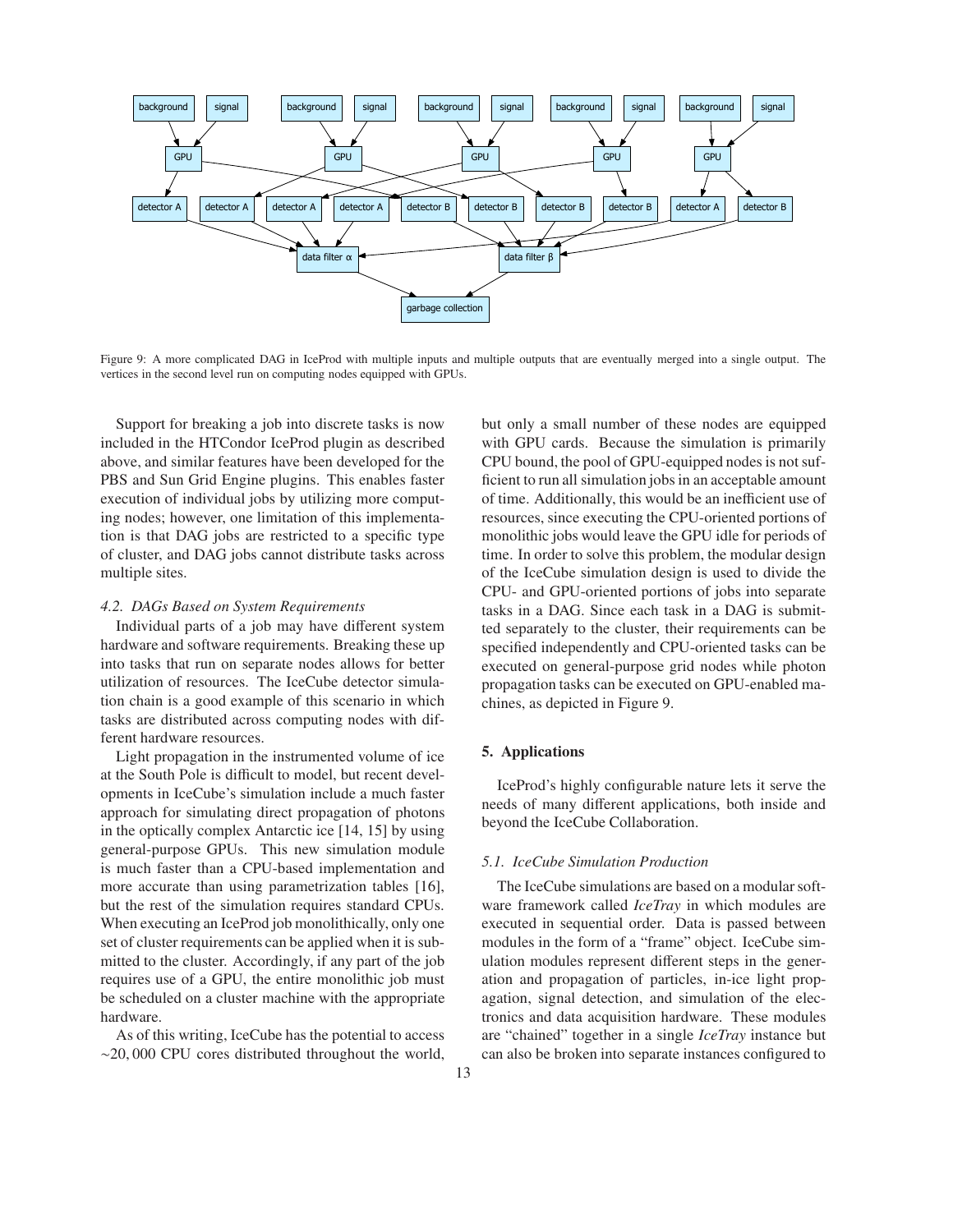write intermediate data files. This allows for breaking up the simulation chain into multiple IceProd tasks in order to optimize the use of resources as described in Section 4.

For IceCube, Monte Carlo simulations are the most computationally intensive task, which is dominated by the production of background cosmic-ray showers (see Table 2). A typical Monte Carlo simulation lasts on the order of 8 hours but corresponds to only four seconds of detector livetime. In order to generate sufficient statistics, IceCube simulation production needs to make use of available computing resources which are distributed across the world. Table 3 lists all of the sites that have participated in Monte Carlo production.

|          | Table 3: Sites participating in IceCube Monte Carlo production by |  |  |  |
|----------|-------------------------------------------------------------------|--|--|--|
| country. |                                                                   |  |  |  |

| Country | Queue Type      | No. of Sites   |
|---------|-----------------|----------------|
| Sweden  | <b>ARC</b>      | 2              |
| Canada  | <b>PBS</b>      | $\mathfrak{D}$ |
| Germany | <b>SGE</b>      |                |
|         | <b>PBS</b>      | 3              |
|         | <b>CREAM</b>    |                |
| Belgium | <b>PBS</b>      | $\overline{c}$ |
| USA     | <b>HTCondor</b> | 4              |
|         | <b>PBS</b>      | 3              |
|         | <b>SGE</b>      |                |
| Japan   | <b>HTCondor</b> |                |

#### *5.2. O*ff*-line Processing of the IceCube Detector Data*

IceProd was designed primarily for managing the production of Monte Carlo simulations for IceCube, but it has also been successfully adopted for managing the processing and reconstruction of experimental data collected by the detector. This data collected by IceCube and previously described in Section 1.1 must undergo multiple steps of processing, including calibration, multiple-event track reconstructions, and sorting into various analysis channels based on predefined criteria. IceProd has proved to be an ideal framework for processing this large volume of data.

For off-line data processing, the existing features in IceProd are used for job submission, monitoring, data transfer, verification, and error handling. However, in contrast to a Monte Carlo production dataset where the number of jobs are defined a priori, a configuration for off-line processing of experimental data initiates with an empty dataset of zero jobs. A separate script is then run over the data in order to map a job to a particular file (or group of files) and to generate MD5 checksums for each input file.

Additional minor modifications were needed in order to support the desired features in off-line processing. In addition to the tables described in section 3.6, a *run* table was created to keep records of runs and dates associated with each file and unique to the data storage structure. All data collected during a *season* (or a one year cycle) are processed as a single IceProd dataset. This is because, for each IceCube season, all the data collected is processed with the same set of scripts, thus following the SPMD model. A job for such a dataset consists of all the tasks needed to complete the processing of a single data file.

Off-line processing takes advantage of the IceProd built-in system for collecting statistics in order to provide information through web interface about the number of events that pass different quality selection criteria from completed jobs. Troubleshooting and error correction of jobs during processing is also facilitated by IceProd's real-time feedback system accessible through the web interface. The data integrity checks discussed in Section 3.8.3 also provide a convenient way to validate data written to storage and to check for errors during the file transfer task.

# *5.3. O*ff*-line Event Reconstruction for the HAWC Gamma-Ray Observatory*

IceProd's scope is not limited to IceCube. Its design is general enough to be used for other applications. The High-Altitude Water Cherenkov (HAWC) Observatory [17] has recently begun using IceProd for its own offline event reconstruction and data transfer [18]. HAWC has two main computing centers, one located at the University of Maryland and one at UNAM in Mexico City. Data is collected from the detector in Mexico and then replicated to UMD. The event reconstruction for HAWC is similar in nature to IceCube's data processing. Unlike IceCube's Monte Carlo production, it is I/O bound and better suited for a local cluster rather than a distributed grid environment. The HAWC Collaboration has made important contributions to the development of IceProd and maintained active collaboration with the development team.

# *5.4. Deploying an IceProd Site*

Deployment of an IceProd instance is relatively easy. Installation of the software packages is handled through Python's built-in Module Distribution Utilities package. If the intent is to create a stand-alone instance or to start a new grid, the software distribution also includes scripts that define the MySQL tables required for IceProd.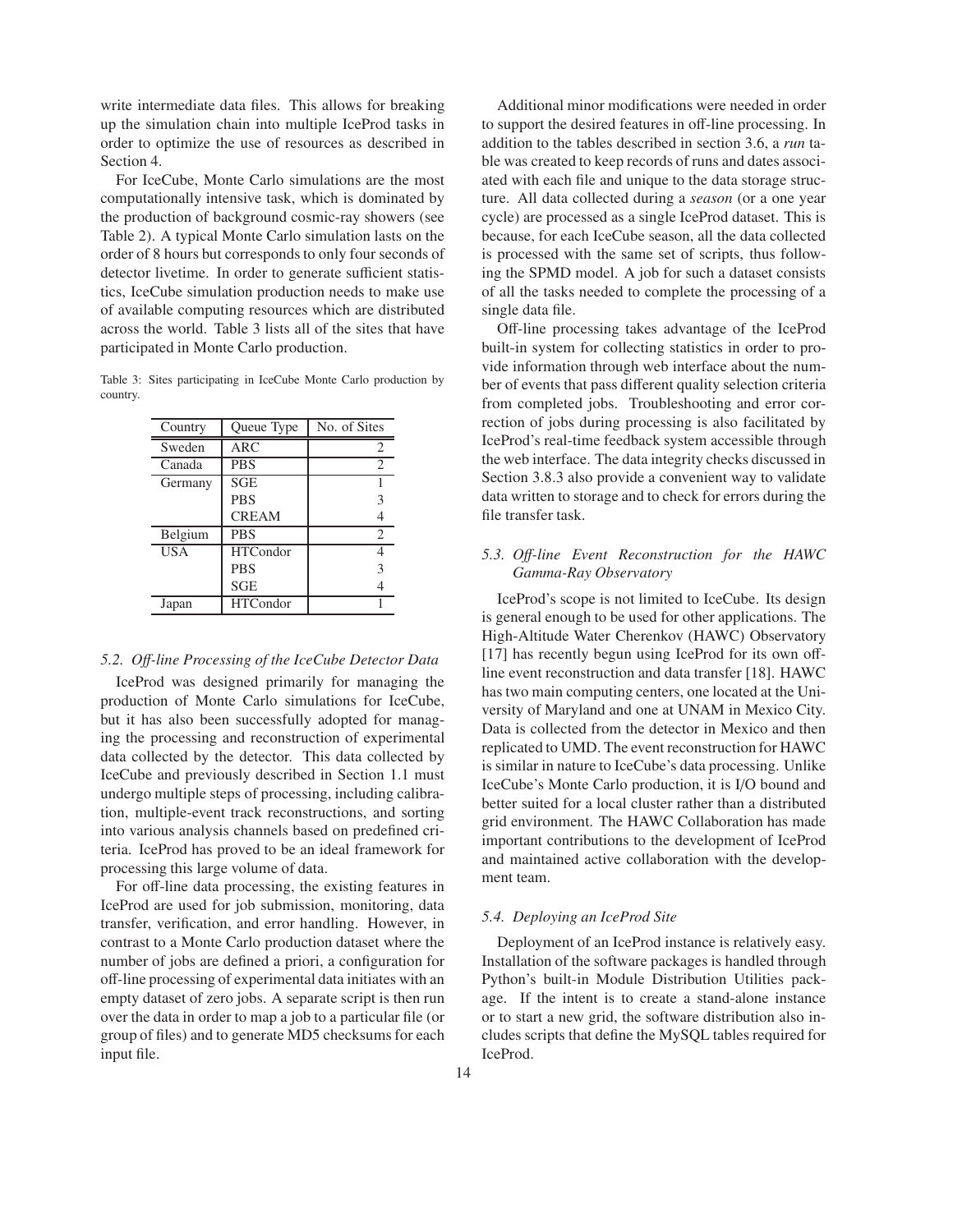After the software is installed, the server needs to be configured through an INI-style file. This configuration file contains three main sections: general queueing options, site-specific system parameters, and job environment. The queueing options are used by the server plugin to help configure submission (e.g. selecting a queue or passing custom directives to the queueing system). System parameters can be used to define the location of a download directory on a shared filesystem or a scratch directory to write temporary files. The job environment can be modified by the server configuration to modify paths appropriately or set other environment variables.

If the type of grid/batch system for the new site is already supported, the IceProd instance can be configured to use an existing server plugin, with the appropriate local queuing options. Otherwise, the server plugin must be written, as described in Section 3.2.1.

# *5.5. Extending Functionality*

The ease of adaptation of the framework for the applications discussed in Sections 5.2 and 5.3 illustrates how IceProd can be ported to other projects with minimal customization, which is facilitated by its Python code base.

There are a couple of simple ways in which functionality can be extended: One is through the implementation of additional IceProd Modules as described in Section 3.3. Another is by adding XML-RPC methods to the *soapmon* module in order to provide a way for jobs to communicate with the server. There are, of course, more intrusive ways of extending functionality, but those require a greater familiarity with the framework.

## 6. Performance

Since its initial deployment in 2006, the IceProd framework has been instrumental in generating Monte Carlo simulations for the IceCube collaboration. The IceCube Monte Carlo production has utilized more than three thousand CPU-core hours distributed between collaborating institutions at an increasing rate and produced nearly two petabytes of data distributed between the two principal storage sites in the U.S. and Germany. Figure 10 shows the relative share of CPU resources contributed towards simulation production. The Ice-Cube IceProd grid has grown from 8 sites to 25 over the years and incorporated new computing resources. Incorporating new sites is trivial since each set of daemons acts as a volunteer that operates opportunistically on a set of job/tasks independent of other sites. There is no



Figure 10: Share of CPU resources contributed by members of the IceCube Collaboration towards simulation production. The relative contributions are integrated over the lifetime of the experiment. The size of the sector reflects both the size of the pool and how long a site has participated in simulation production.

Table 4: IceCube simulation production and off-line processing resource utilization. The production rate has steadily increased since initial deployment. The numbers reflect utilization of owned computing resources and opportunistic ones.

|                   | Simulation          | Off-line            |
|-------------------|---------------------|---------------------|
| Computing centers | 25                  |                     |
| CPU-core time     | $\sim$ 3000 yr      | $\sim 160$ yr       |
| CPU-cores         | $\sim 45000$        | 2000                |
| No. of datasets   | 2421                |                     |
| No. of jobs       | $1.6 \times 10^{7}$ | $1.5 \times 10^{6}$ |
| No. of tasks      | $2.3 \times 10^{7}$ | $1.5 \times 10^{6}$ |
| Data volume       | 1.2 PB              | $0.5$ PB            |

central manager that needs to scale with the number of computing sites. The central database is the one component that does need to scale up and can also be a single point of failure. Plans to address this weakness will be discussed in Section 7.

The IceProd framework has also been successfully used for the off-line processing of data collected from the IceCube detector over a 4-year period beginning in the Spring of 2010. This corresponds to 500 terabytes of data and over  $3 \times 10^{11}$  event reconstructions. Table 4 summarizes the resources utilized by IceProd for simulation production and off-line processing.

# 7. Future Work

Development of IceProd is an ongoing effort. One important area of current development is the implementation of workflow management capabilities like HT-Condor's DAGMan but in a way that is independent of any batch system in order to optimize the use of spe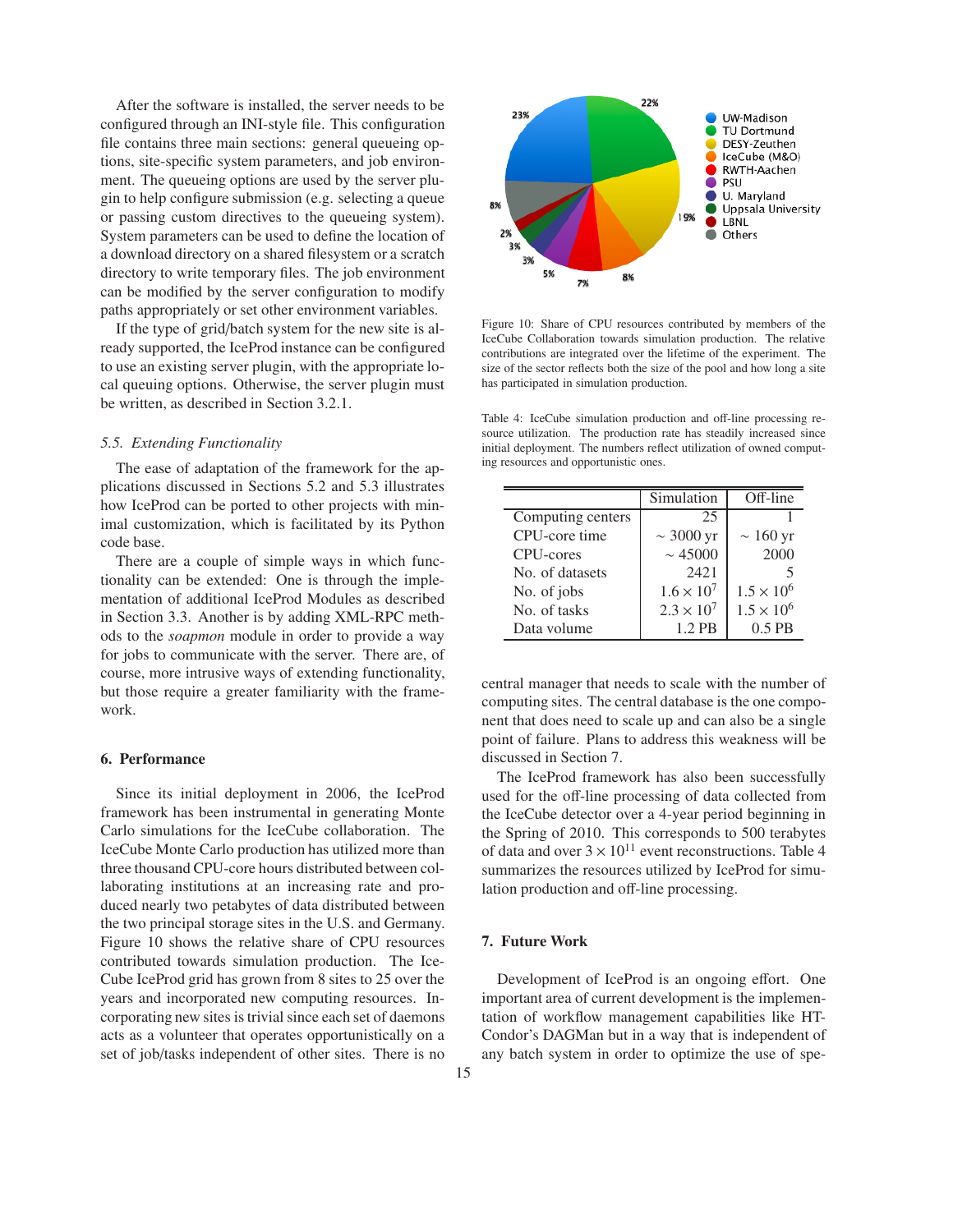cialized hardware and network topologies by running different job subtasks on different nodes.

Work is also ongoing on a second generation of IceProd designed to be more robust and flexible. The database will be partially distributed to prevent it from being a single point of failure and to better handle higher loads. Caching of files will be more prevalent and easier to implement to optimize bandwidth usage. The JEP will be made more versatile by executing ordinary scripts in addition to modules. Tasks will become a fundamental part of the design rather than an added feature and will therefore be fully supported throughout the framework. Improvements in the new design are based on lessons learned from the first generation IceProd and provide a better foundation on which to continue development.

# 8. Conclusions

IceProd has proven to be very successful for managing IceCube simulation production and data processing across a heterogeneous collection of individual grid sites and batch computing clusters.

With few software dependencies, IceProd can be deployed and administered with little effort. It makes use of existing trusted grid technology and network protocols, which help to minimize security and data integrity concerns that are common to any software that depends heavily on communication through the Internet.

Two important features in the design of this framework are the *iceprod-modules* and *iceprod-server* plugins, which allow users to easily extend the functionality of the code. The former provide an interface between the IceProd framework and user scripts and applications. The latter provide an interface that abstracts the details of job submission and management in different grid environments from the framework. IceProd contains a growing library of plugins that support most major grid and batch system protocols.

Though it was originally developed for managing Ice-Cube simulation production, IceProd is general enough for many types of grid applications and there are plans to make it generally available to the scientific community in the near future.

### Acknowledgements

We acknowledge the support from the following agencies: U.S. National Science Foundation-Office of Polar Programs, U.S. National Science Foundation-Physics Division, University of Wisconsin Alumni Research Foundation, the Grid Laboratory Of Wisconsin (GLOW) grid infrastructure at the University of Wisconsin–Madison, the Open Science Grid (OSG) grid infrastructure; U.S. Department of Energy, and National Energy Research Scientific Computing Center, the Louisiana Optical Network Initiative (LONI) grid computing resources; Natural Sciences and Engineering Research Council of Canada, WestGrid and Compute/Calcul Canada; Swedish Research Council, Swedish Polar Research Secretariat, Swedish National Infrastructure for Computing (SNIC), and Knut and Alice Wallenberg Foundation, Sweden; German Ministry for Education and Research (BMBF), Deutsche Forschungsgemeinschaft (DFG), Helmholtz Alliance for Astroparticle Physics (HAP), Research Department of Plasmas with Complex Interactions (Bochum), Germany; Fund for Scientific Research (FNRS-FWO), FWO Odysseus programme, Flanders Institute to encourage scientific and technological research in industry (IWT), Belgian Federal Science Policy Office (Belspo); University of Oxford, United Kingdom; Marsden Fund, New Zealand; Australian Research Council; Japan Society for Promotion of Science (JSPS); the Swiss National Science Foundation (SNSF), Switzerland; National Research Foundation of Korea (NRF); Danish National Research Foundation, Denmark (DNRF) The authors would like to also thank T. Weisgarber from the HAWC collaboration for his contributions to IceProd development.

# Appendix

The following is a comprehensive list of sites participating in IceCube Monte Carlo production: Uppsala University (SweGrid), Stockholm University (SweGrid), University of Alberta (WestGrid), TU Dortmund (PHiDO, LIDO), Ruhr-Uni Bochum (LiDO), University of Mainz, Université Libre de Bruxelles/Vrije Universiteit Brussel, Universiteit Gent (Trillian) Southern University (LONI), Pennsylvania State University (LIONX), University of Wisconsin (CHTC, GLOW, NPX4), Open Science Grid, RWTH Aachen University (EGI), Universität Dortmund (EGI), Deutsches Elektronen-Synchrotron (EGI, DESY), Universität Wuppertal (EGI), University of Delaware, Lawrence Berkeley National Laboratory (PDSF, Dirac, Carver), University of Maryland.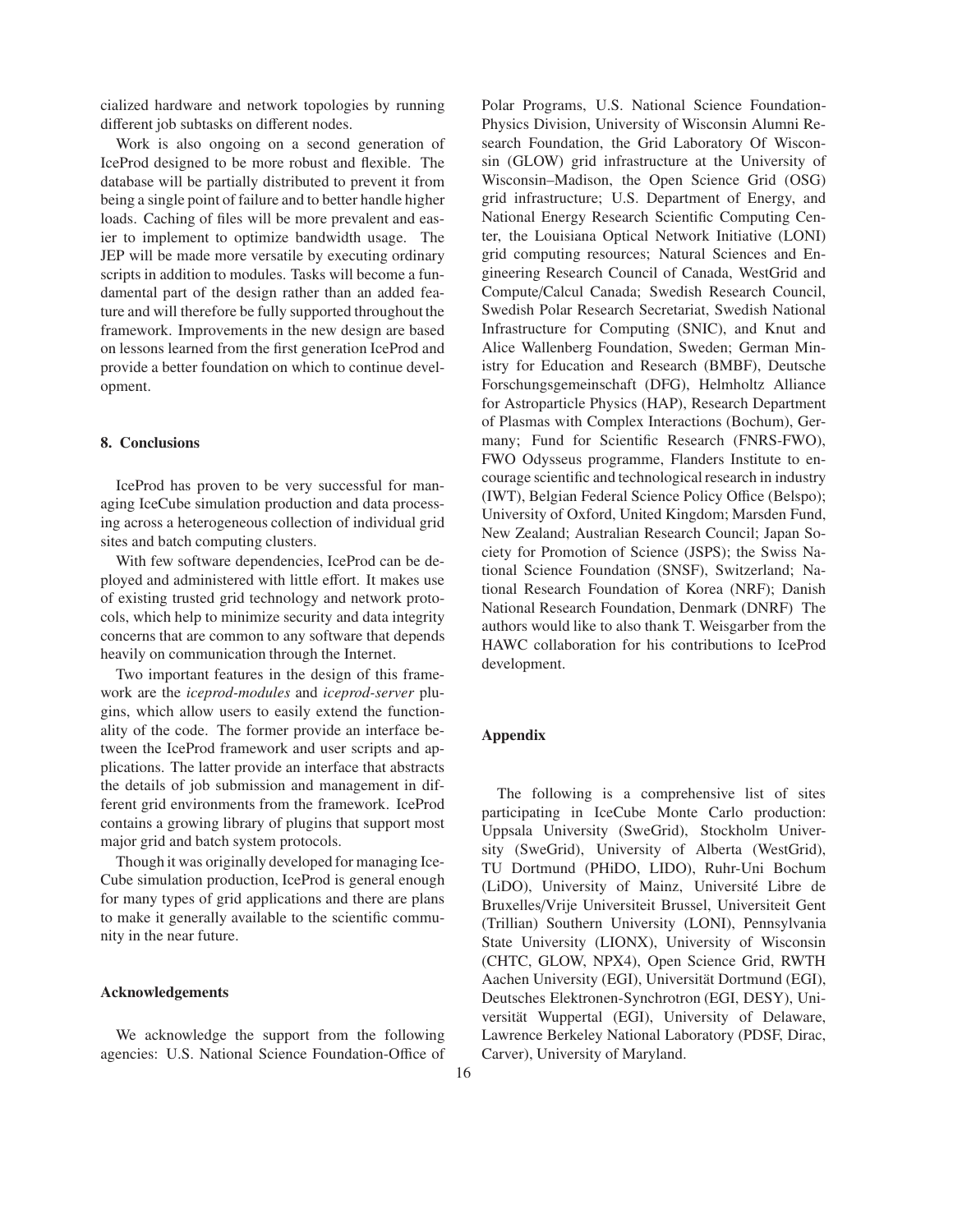#### References

- [1] F. Halzen, IceCube A Kilometer-Scale Neutrino Observatory at the South Pole, IAU XXV General Assembly, ASP Conference Series 13 (2003) 13–16.
- [2] M. G. Aartsen, et al., Search for Galactic PeV gamma rays with the IceCube Neutrino Observatory, Phys. Rev. D 87 (2013) 62002.
- [3] F. Halzen, S. R. Klein, IceCube: An Instrument for Neutrino Astronomy, Invited Review Article: Rev. Sci. Inst. 81 (2010) 081101.
- [4] D. Protopopescu, K. Schwarz, PANDA Grid–a Tool for Physics, J. Phys.: Conf. Ser. 331 (2011) 072028.
- [5] P. Buncic, A. Peters, P. Saiz, The AliEn system, status and perspectives, eConf C0303241 (2003) MOAT004. arXiv:cs/0306067.
- [6] R. Brun, F. Rademakers, ROOT An Object Oriented Data Analysis Framework, Nuclear Inst. and Meth. in Phys. Res., A 389 (1997) 81–86.
- [7] A. Pavlo, P. Couvares, R. Gietzel, A. Karp, I. D. Alderman, M. Livny, The NMI build and test laboratory: Continuous integration framework for distributed computing software, Proc. USENIX/SAGE Large Installation System Administration Conference (2006) 263–273.
- [8] D. Winer, XML/RPC Specification, http://www.xmlrpc. com/spec (1999).
- [9] T. DeYoung, IceTray: A software framework for IceCube, Int. Conf. on Comp. in High-Energy Phys. and Nucl. Phys. (CHEP2004) (2005) 463–466.
- [10] R. Ellis, the ExpressionEngine Development Team, CodeIgniter User Guide, http://codeigniter.com (online manual).
- [11] W. Allcock, et al., GridFTP: Protocol extensions to FTP for the Grid, http://www.ggf.org/documents/GWD-R/ GFD-R.020.pdf (April 2003).
- [12] The Globus Security Team, Globus Toolkit Version 4 Grid Security Infrastructure: A Standards Perspective (2005).
- [13] P. Couvares, T. Kosar, A. Roy, J. Weber, K. Wenger, Workflow Management in Condor, In Workflows for e-Science part III (2007) 357–375.
- [14] M. G. Aartsen, et al., Measurement of South Pole ice transparency with the IceCube LED calibration system, Nuclear Inst. and Meth. in Phys. Res., A A711 (2013) 73–89.
- [15] D. Chirkin, Study of South Pole ice transparency with IceCube flashers, Proc. International Cosmic Ray Conference 4 (2011) 161.
- [16] D. Chirkin, Photon tracking with GPUs in IceCube, Nuclear Inst. and Meth. in Phys. Res., A 725 (2013) 141–143.
- [17] A. U. Abeysekara, et al., On the sensitivity of the HAWC observatory to gamma-ray bursts HAWC Collaboration, Astropart. Phys. 35 (2012) 641–650.
- [18] T. Weisgarber, Production Reconstruction, HAWC Collaboration Meeting, May, 2013 (Unpublished results).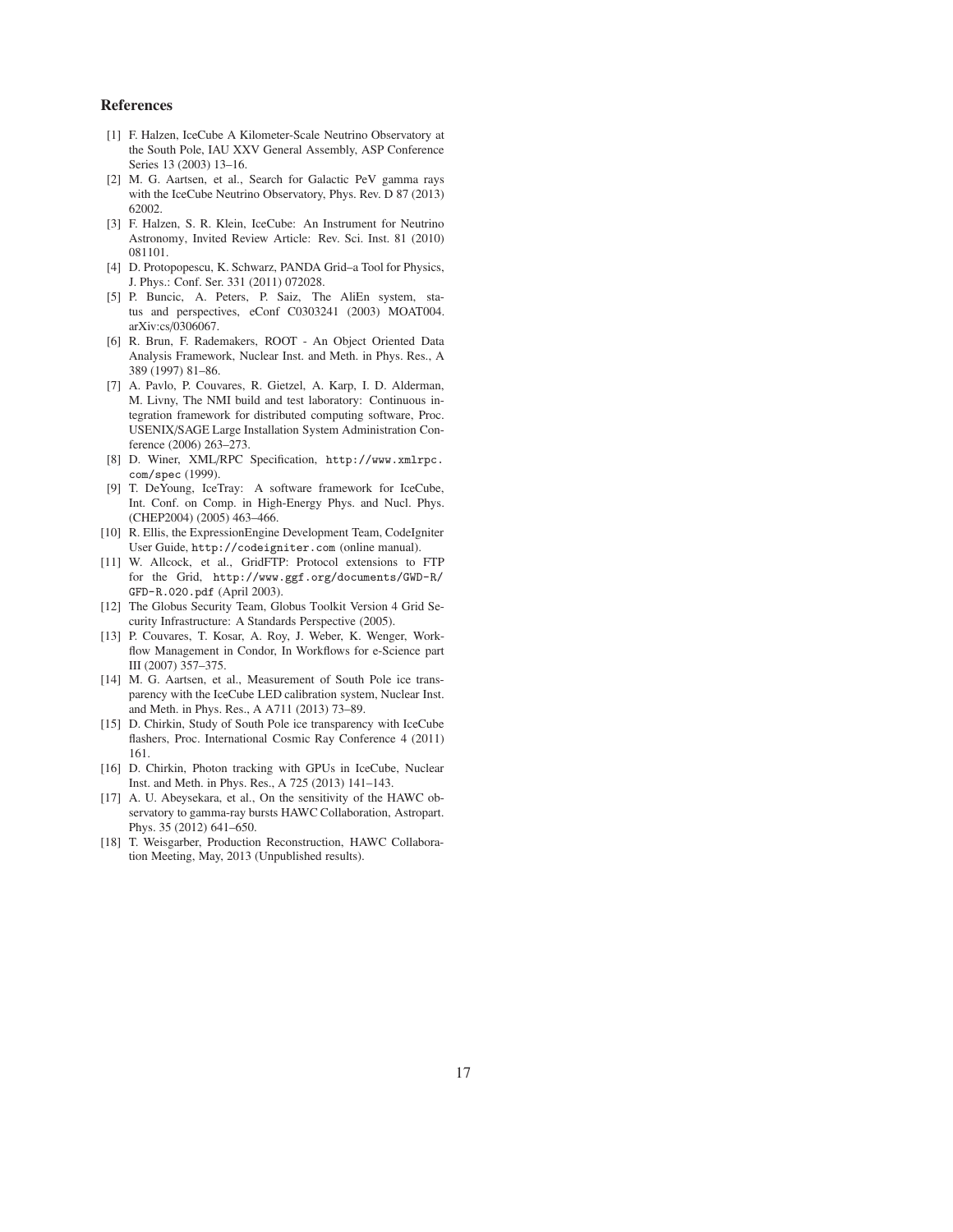Juan Carlos Díaz Vélez holds a M. S. in Computer Science and a B. S. in Physics from Boise State University. At Boise State, he studied theoretical models for low-dimensional electron-hole systems, rapidly-rotating Bose-Einstein condensates (BEC), and quantum-dot cellular automata (QDCA). He is currently a systems programmer for the Wisconsin IceCube Particle and Astrophysics Center at University of Wisconsin-Madison. He is the lead for simulation production in the IceCube Collaboration and the main developer of the IceProd distributed computing framework used in Monte Carlo production and data processing for the IceCube experiment. He is also currently working on the High Altitude Water Cherenkov (HAWC) Gamma-ray Observatory in Mexico.

Díaz Vélez's research interest include cosmic rays including cosmic-ray anisotropy, parallel computation, distributed and grid-computing, and numerical simulations.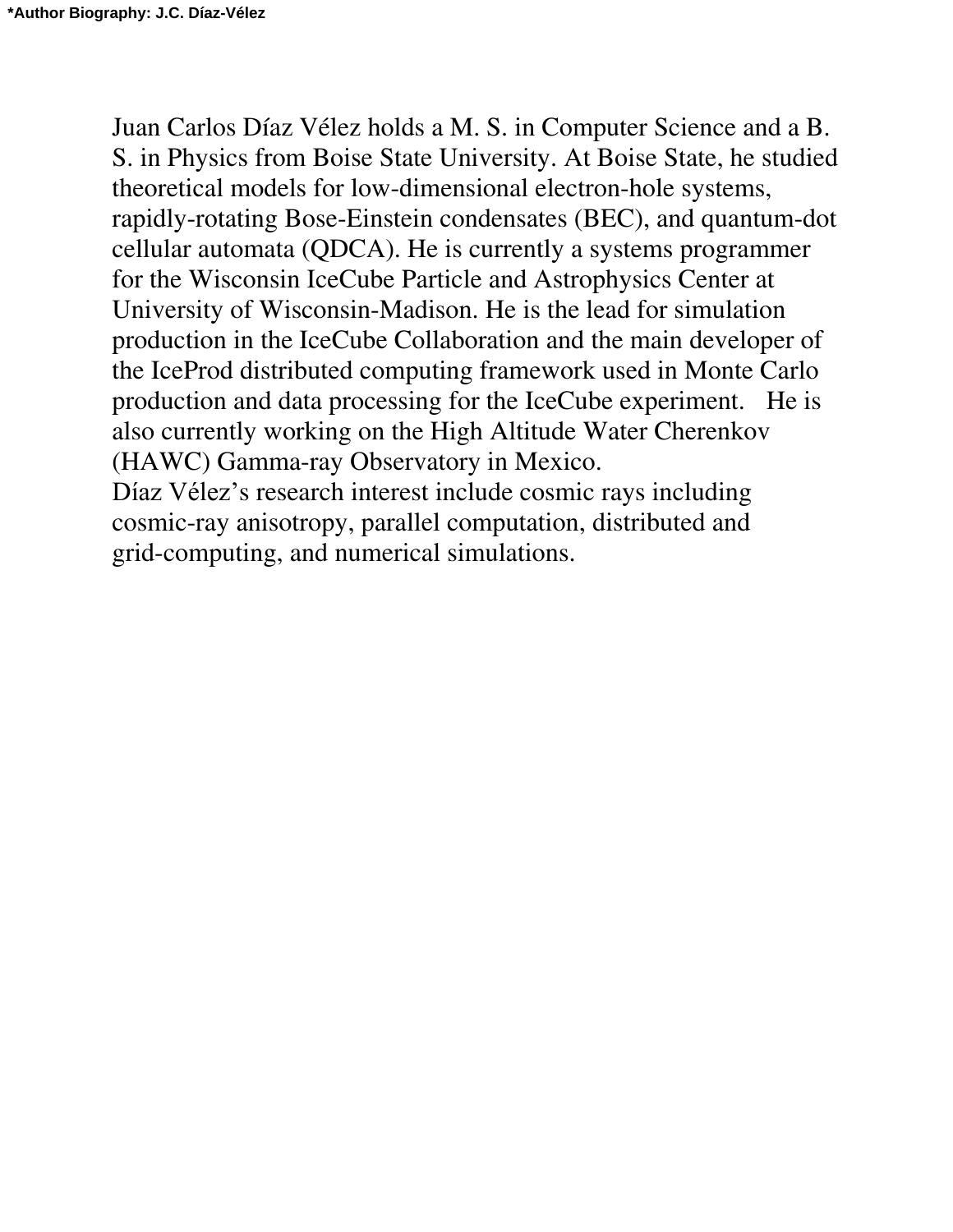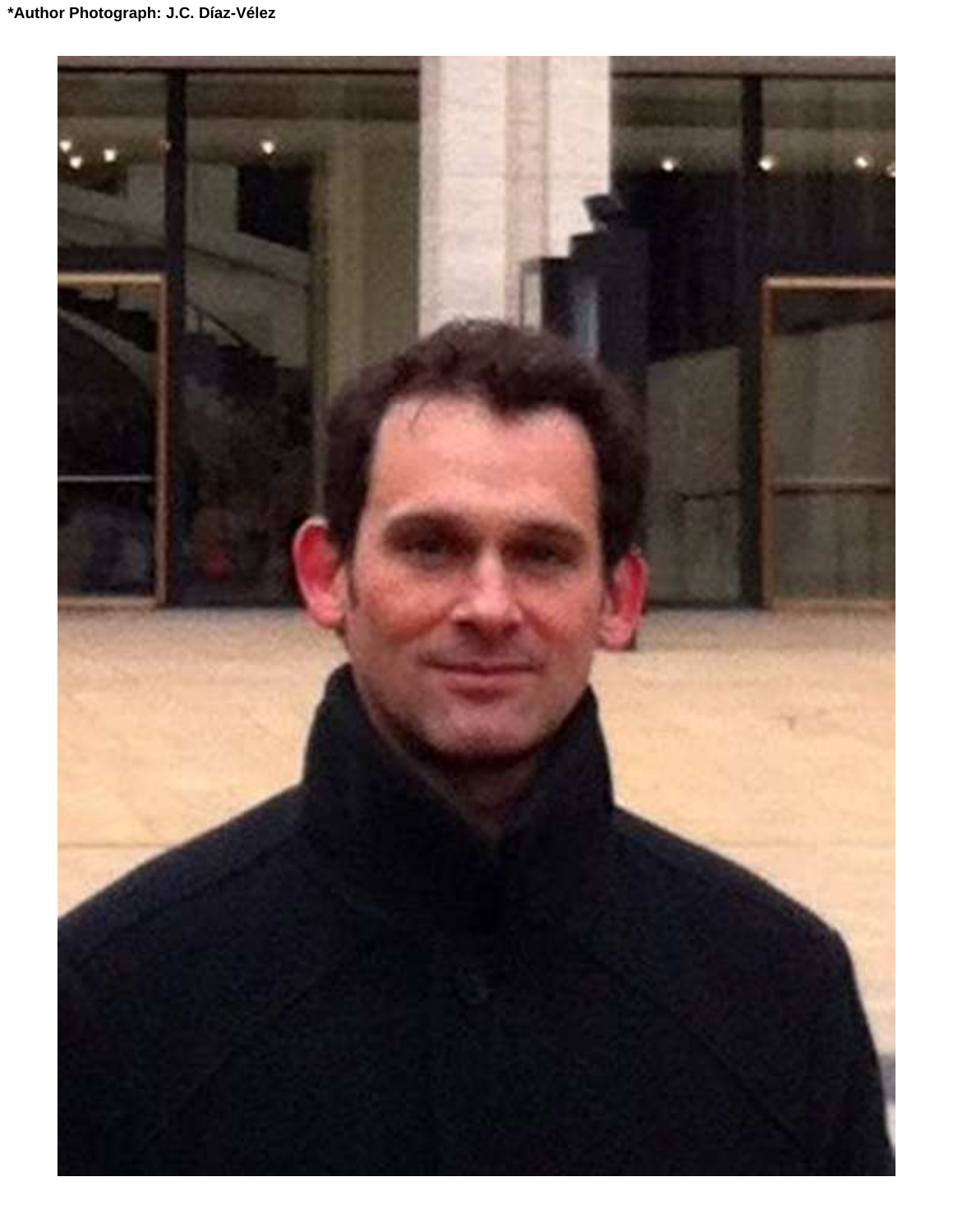Paolo Desiati is currently an Associate Scientist at the Wisconsin iceCube Particle Astrophysics Center (WIPAC), at the University of Wisconsin - Madison. After working as an undergraduate student in a Cosmic Ray experiment at the Gran Sasso Underground National Laboratory in Italy, Desiati got his PhD at the University of Rome "La Sapienza', in Roma, Italy, on a Neutrino Telescope project in the Mediterranean. He joined AMANDA, the predecessor of the IceCube Observatory, as a Postdoctoral Fellow at DESY-Zeuthen near Berlin (Germany) and, in 2001 moved to the University of Wisconsin in Madison. Desiati is an active member of the IceCube Collaboration and he is also interested in cosmic ray observations and the study of their propagation in magnetic fields. He collaborates with the Astronomy Department on the effects of the Heliosphere on TeV-energy scale cosmic rays and on the properties of propagation of charged particles perpendicular to magnetic field lines.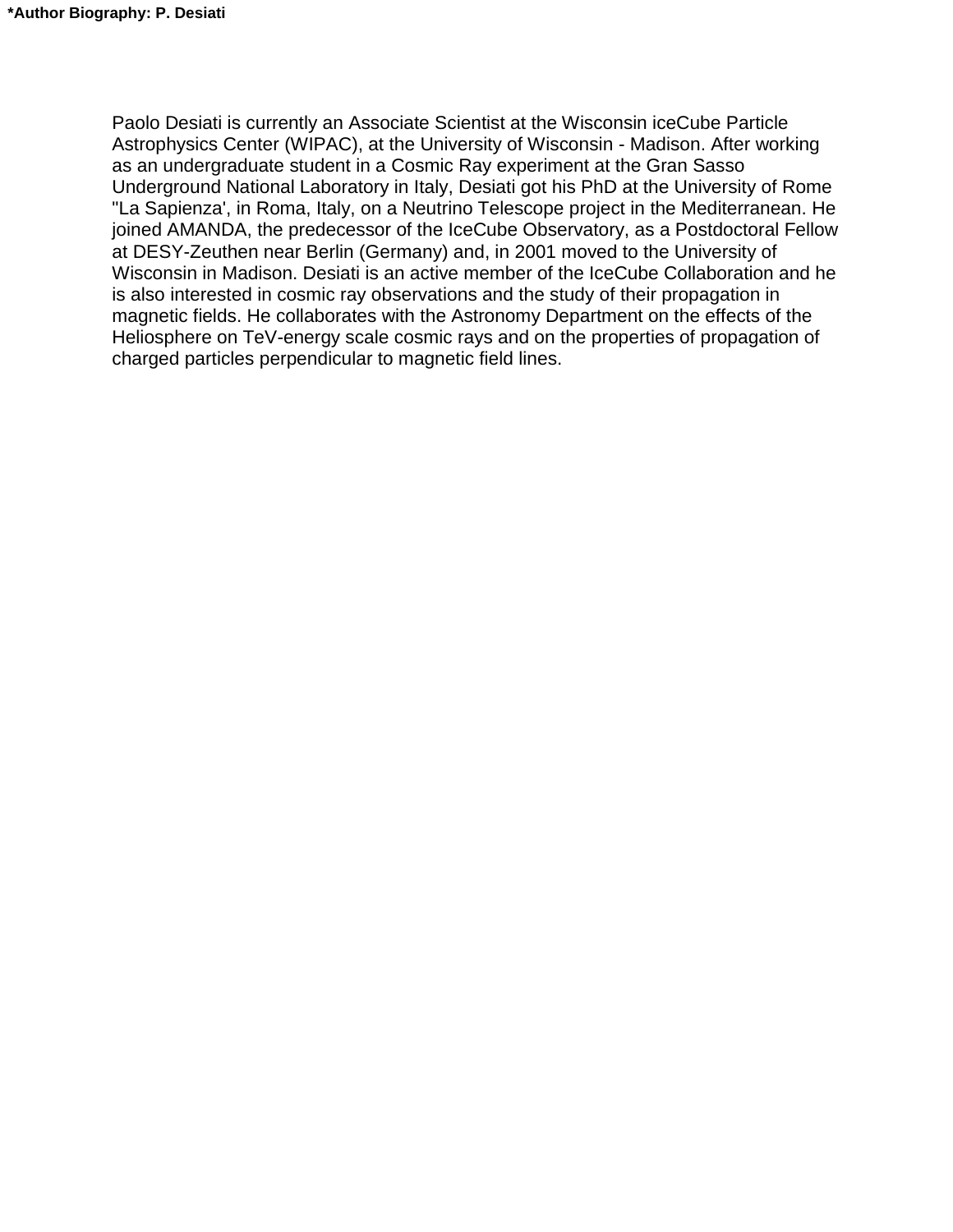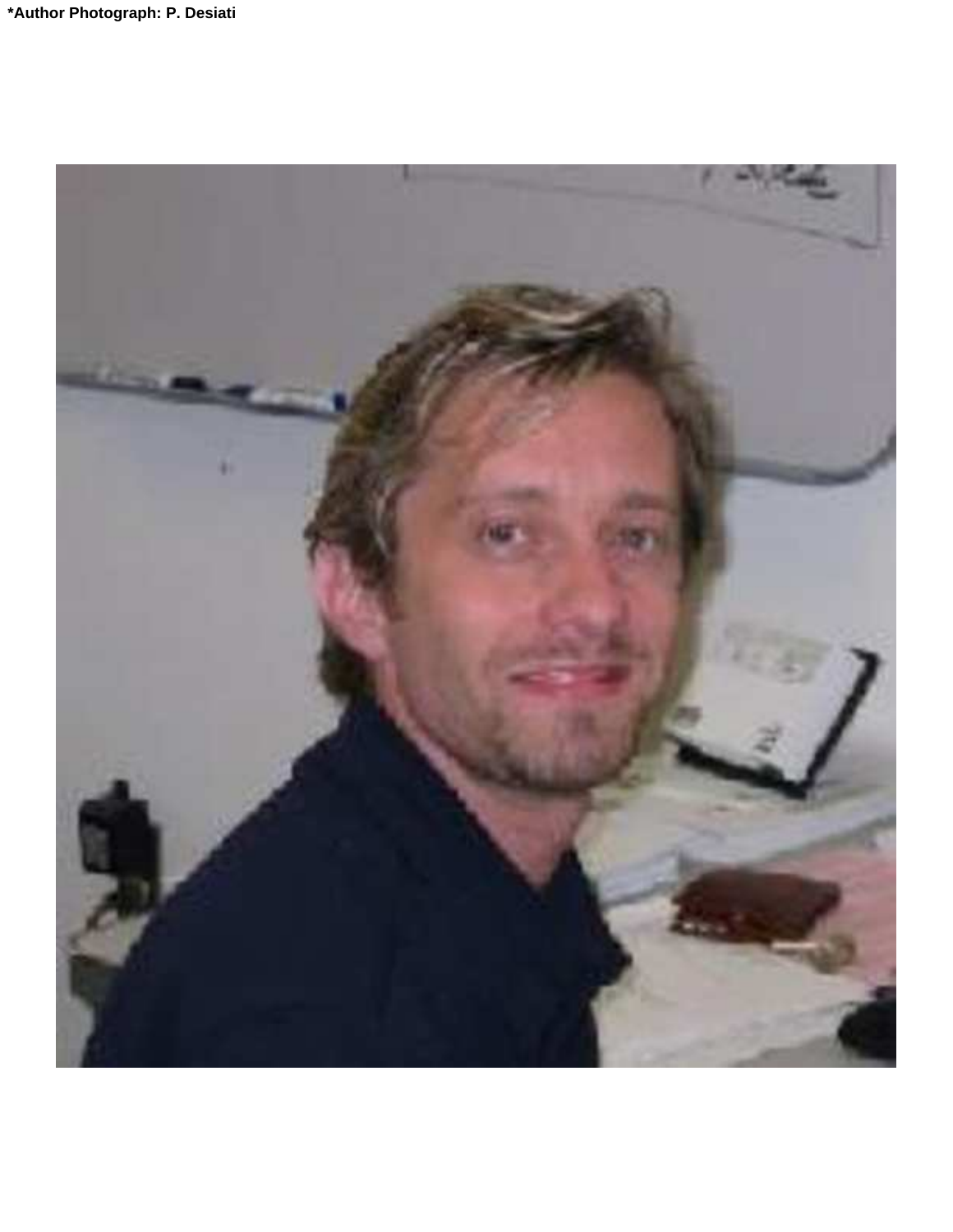Oladipo O. Fadiran received a B.Eng. in Electrical Engineering from the University of Ilorin, Nigeria. He obtained a M.S. in Electrical Engineering from the University of Cape Town, South Africa and a Ph.D. in Systems Science from Clark Atlanta University (CAU), Atlanta, USA, in 2001 and 2007, respectively. His graduate research included the design of algorithms for analyzing Synthetic Aperture Radar (SAR) and Forward Looking Infrared (FLIR) images. His work, under the supervision of Dr. Michael Inggs, Dr. Lance Kaplan and Dr. Peter Molnar resulted in multiple articles published by the Institute of Electrical and Electronics Engineers (IEEE) and International Society for Optics and Photonics (SPIE), among others. He worked as a research/teaching associate at CAU from 2007-2009. He has been employed as a programmer with the Wisconsin IceCube Particle Astrophysics Center (WIPAC), at the University of Wisconsin, Madison since 2009. He works with a group responsible for processing data from, and the Monte Carlo simulation of the IceCube Neutrino detector.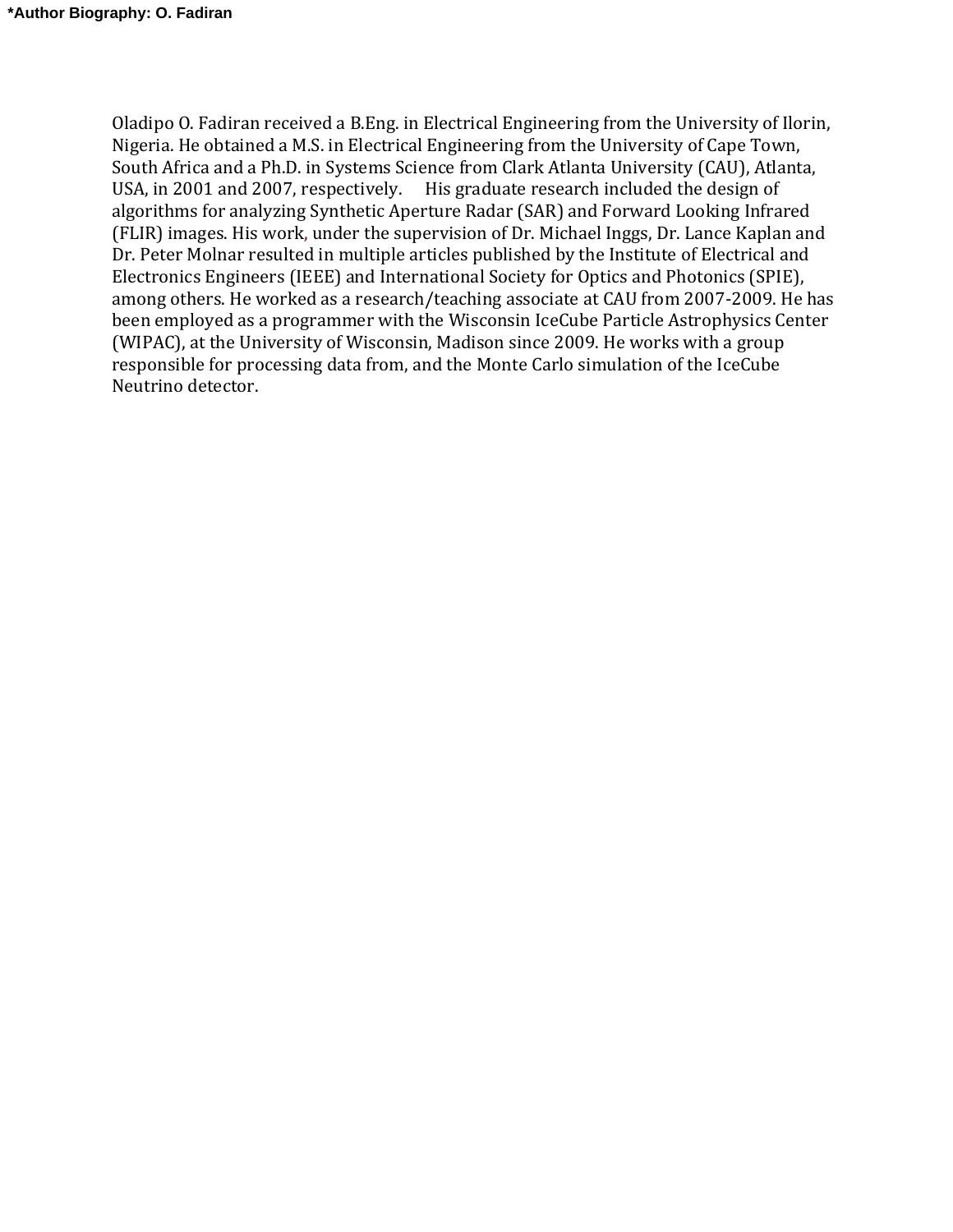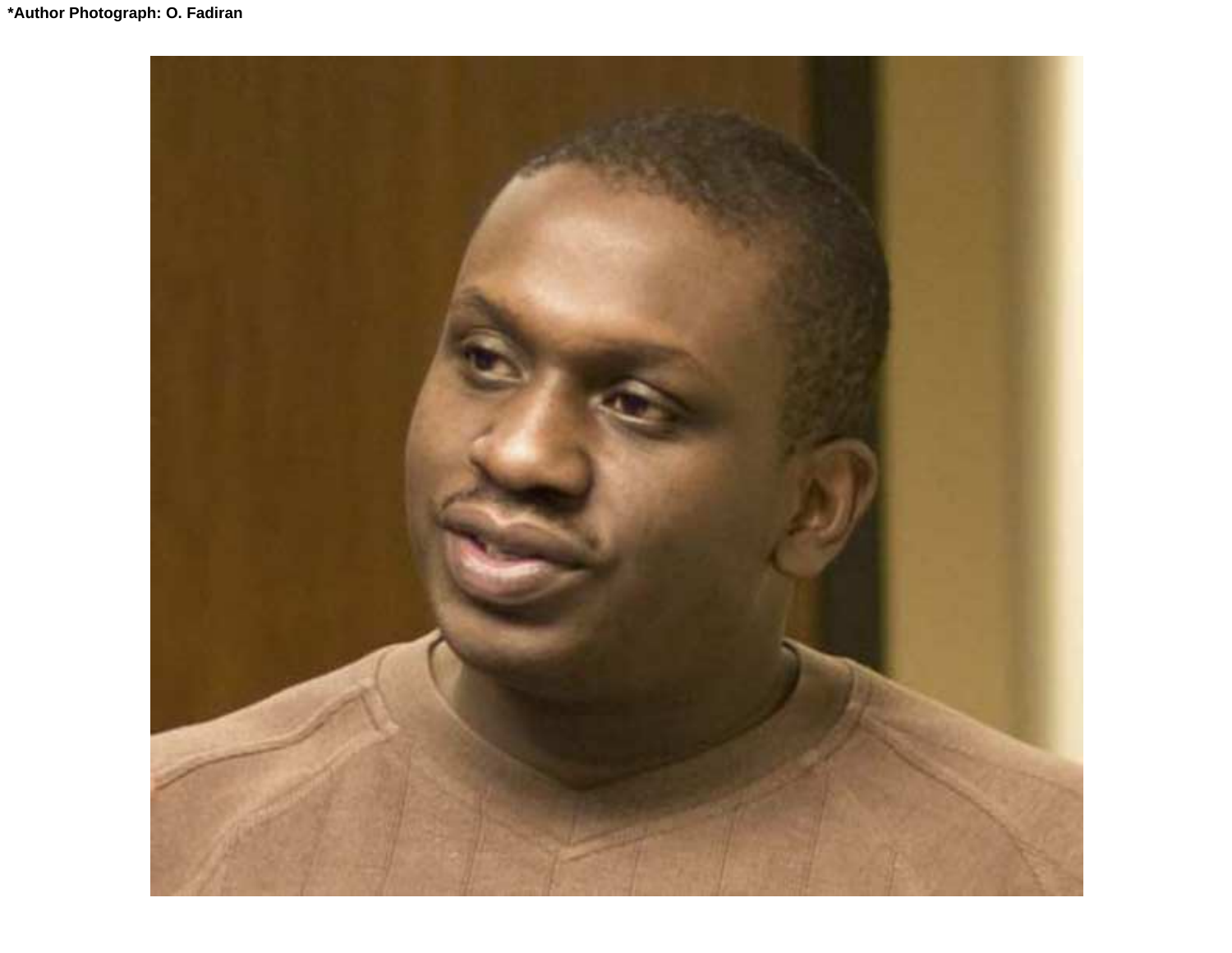Ian Rae holds a M.S. and B.S. in Computer Science from University of Wisconsin-Madison and is currently a Ph.D. candidate at U.W. Ian worked as a research assistant for the IceCube Neutrino Observatory and helped develop the IceProd distributed computing framework. His Ph.D. research has focused on two broad areas: full-text search in relational databases and executing relational queries in a Hadoop environment.

He is currently working on development of Knot, a relational processing engine built on top of YARN, the next-generation job scheduler in Hadoop 2.0. Knot is a dedicated relational engine that allows relational queries to be formulated in terms of operator trees, with a great deal of flexibility in scheduling and pipelining of operators. By building on top of YARN, Knot maintains good compatibility with Hadoop, but provides a much more natural interface to execute relational operations.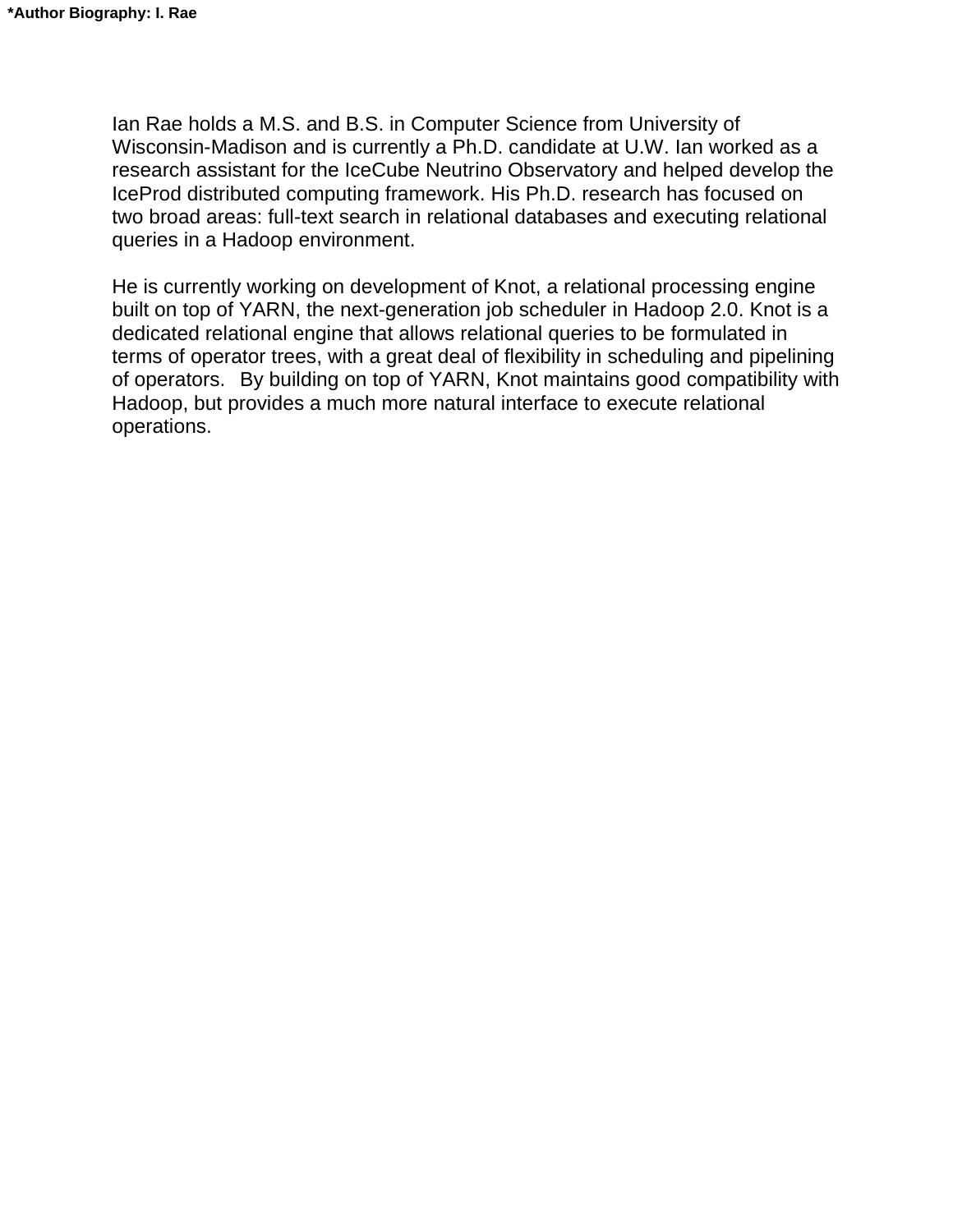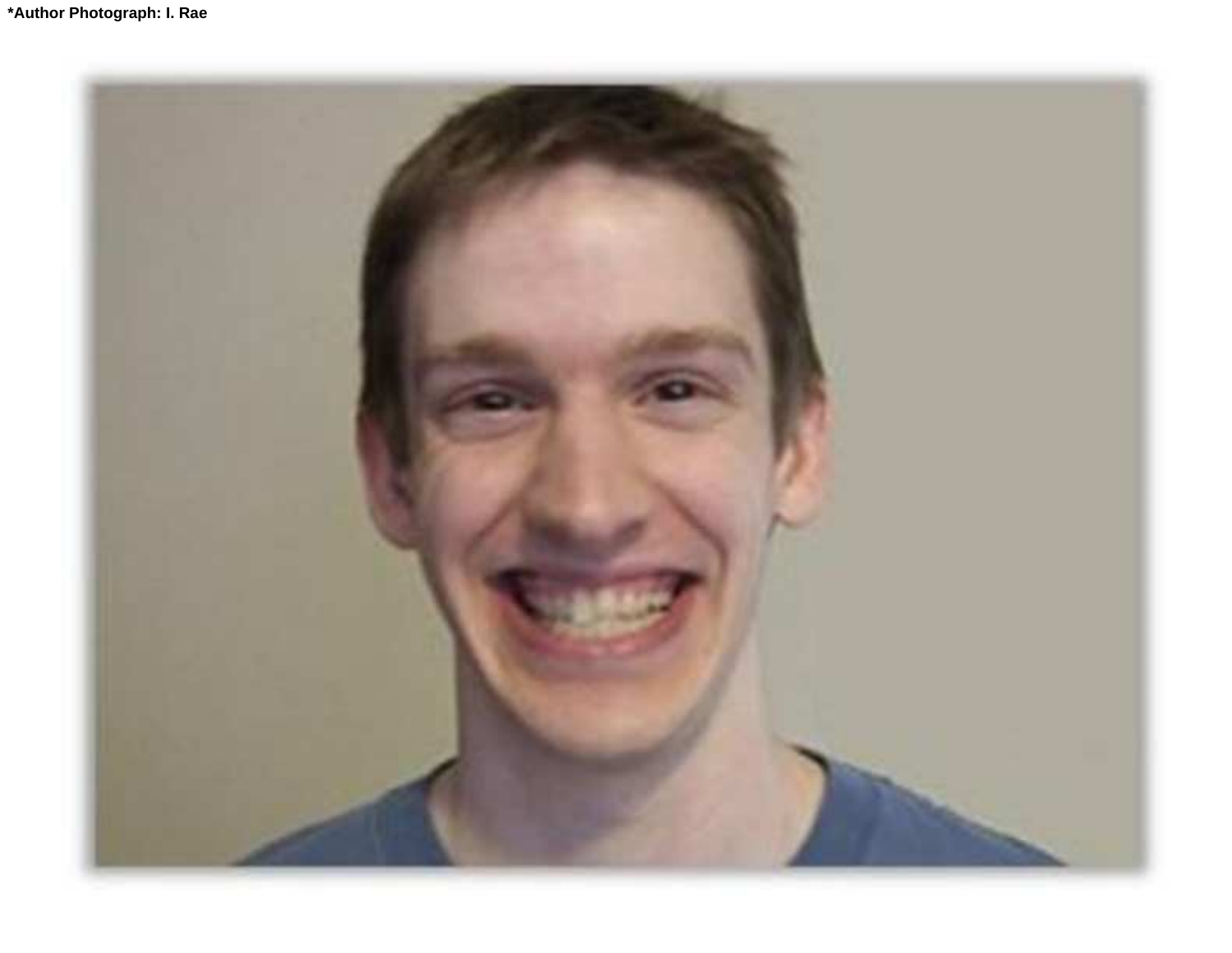David Schultz is a Systems Programmer at the IceCube Neutrino Observatory at University of Wisconsin-Madison. He received a B.S. degree from Carnegie Mellon University in 2010. His research interests include large-scale data intensive computing, grid middleware, scheduling in distributed systems, and GPGPU computing.